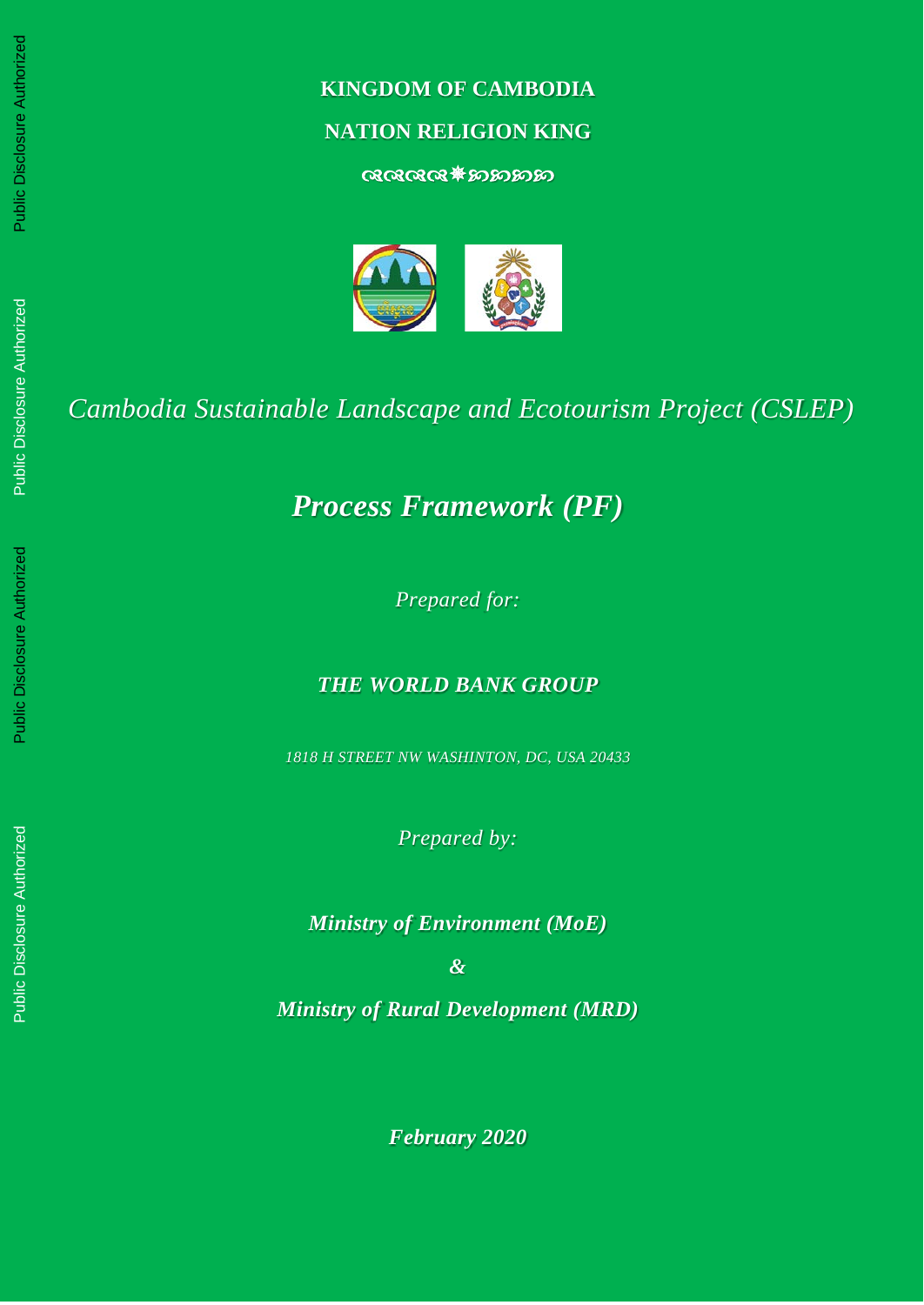**Table of Contents**

| I.  |                                                                             |  |
|-----|-----------------------------------------------------------------------------|--|
|     |                                                                             |  |
|     |                                                                             |  |
|     |                                                                             |  |
| П.  | PROCESS FRAMEWORK AND CAMBODIA LEGAL FRAMWORK 14                            |  |
|     |                                                                             |  |
|     |                                                                             |  |
|     | III. IDENTIFICATION AND ELIGIBILITY OF DISPLACED PERSONS 18                 |  |
|     |                                                                             |  |
|     |                                                                             |  |
|     |                                                                             |  |
|     |                                                                             |  |
|     |                                                                             |  |
|     |                                                                             |  |
|     |                                                                             |  |
|     |                                                                             |  |
|     | 4.3. Development of Community Protected Area Management Plans and Commune   |  |
|     |                                                                             |  |
|     |                                                                             |  |
|     |                                                                             |  |
| V.  |                                                                             |  |
| VI. |                                                                             |  |
|     |                                                                             |  |
|     | 6.2. Public Consultation and Participation During Project Implementation 24 |  |
|     |                                                                             |  |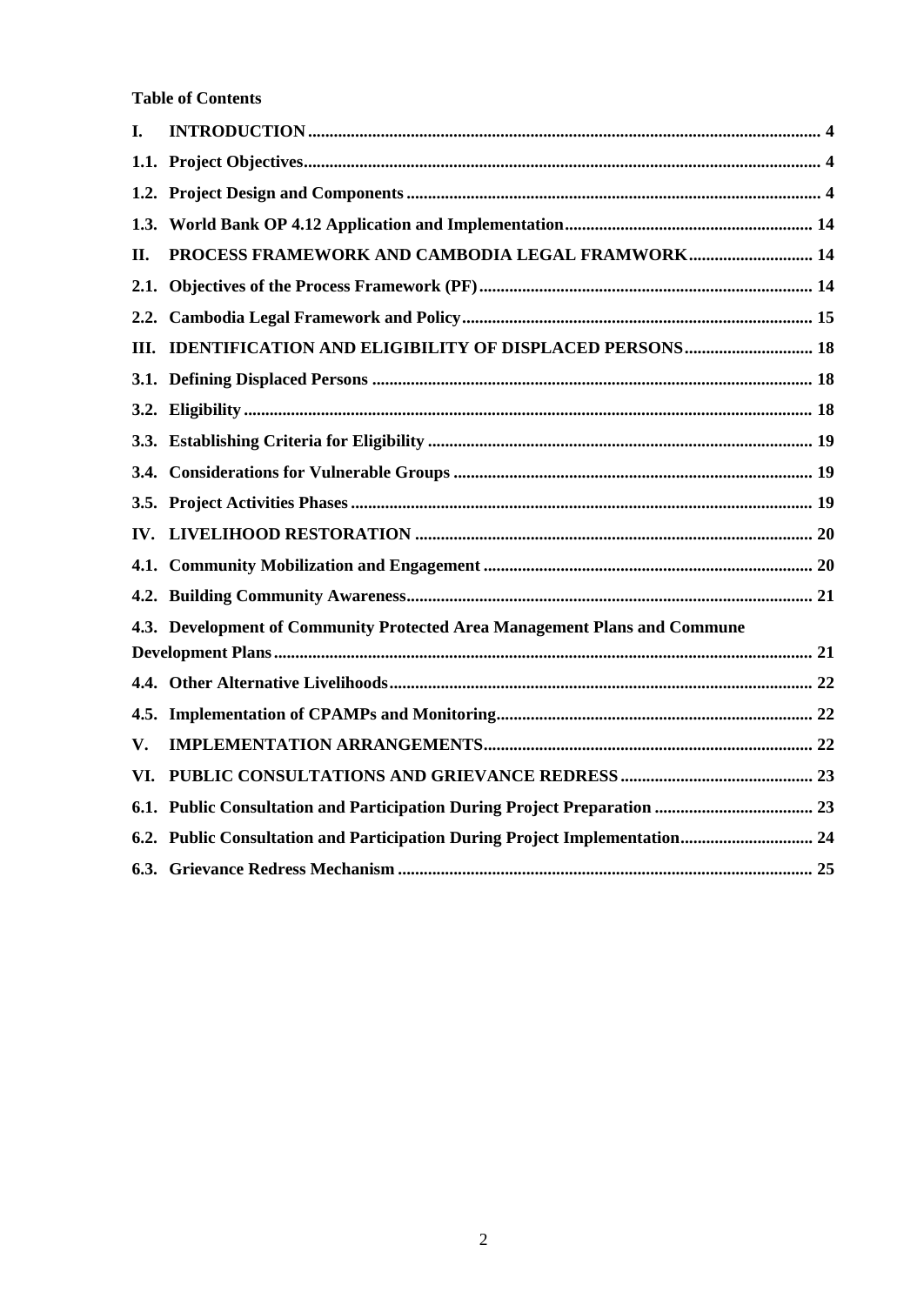# **LIST OF ACRONYMS**

| <b>CBO</b>    | <b>Community Based Organizations</b>                   |  |  |  |  |
|---------------|--------------------------------------------------------|--|--|--|--|
| <b>CPA</b>    | <b>Community Protected Areas</b>                       |  |  |  |  |
| CF            | <b>Community Forest</b>                                |  |  |  |  |
| <b>CSELP</b>  | Cambodia Sustainable Landscape and Ecotourism Project  |  |  |  |  |
| <b>CSO</b>    | Civil Society Organizations                            |  |  |  |  |
| <b>DMS</b>    | <b>Detailed Measurement Survey</b>                     |  |  |  |  |
| <b>ESMF</b>   | <b>Environmental and Social Management Framework</b>   |  |  |  |  |
| <b>ESMP</b>   | Environmental and Social Management Plan               |  |  |  |  |
| <b>FPIC</b>   | Free, Prior and Informed Consultation                  |  |  |  |  |
| <b>GDR</b>    | <b>General Department of Resettlement</b>              |  |  |  |  |
| <b>IDA</b>    | <b>International Development Association</b>           |  |  |  |  |
| <b>IOL</b>    | Inventory of Loss                                      |  |  |  |  |
| IP            | <b>Indigenous Peoples</b>                              |  |  |  |  |
| <b>IPDP</b>   | Indigenous Peoples Development Plan                    |  |  |  |  |
| <b>IPPF</b>   | <b>Indigenous Peoples Planning Framework</b>           |  |  |  |  |
| <b>IRC</b>    | <b>Inter-Ministerial Resettlement Committee</b>        |  |  |  |  |
| <b>IRC WG</b> | Inter-Ministerial Resettlement Committee Working Group |  |  |  |  |
| KM            | Kilometer                                              |  |  |  |  |
| <b>LARD</b>   | Land Acquisition and Involuntary Resettlement          |  |  |  |  |
| M&E           | Monitoring and Evaluation                              |  |  |  |  |
| <b>MEF</b>    | Ministry of Economy and Finance                        |  |  |  |  |
| <b>MOE</b>    | Ministry of Environment                                |  |  |  |  |
| <b>MRD</b>    | Ministry of Rural Development                          |  |  |  |  |
| <b>NGO</b>    | Non-Governmental Organizations                         |  |  |  |  |
| <b>NTFP</b>   | Non-Timber Forest Products                             |  |  |  |  |
| <b>NR</b>     | National Road                                          |  |  |  |  |
| <b>OP</b>     | <b>Operational Policy</b>                              |  |  |  |  |
| <b>PAH</b>    | Project Affected Households                            |  |  |  |  |
| <b>PAP</b>    | <b>Project Affected Persons</b>                        |  |  |  |  |
| <b>PRSC</b>   | Provincial Resettlement Sub-Committee                  |  |  |  |  |
| PRSC WG       | Provincial Resettlement Sub-Committee Working Group    |  |  |  |  |
| <b>RAP</b>    | <b>Resettlement Action Plan</b>                        |  |  |  |  |
| <b>RCS</b>    | <b>Replacement Cost Study</b>                          |  |  |  |  |
| RF            | <b>Resettlement Framework</b>                          |  |  |  |  |
| <b>RGC</b>    | Royal Government of Cambodia                           |  |  |  |  |
| <b>ROW</b>    | Right of Way                                           |  |  |  |  |
| <b>SOP</b>    | <b>Standard Operating Procedures</b>                   |  |  |  |  |
| <b>TOR</b>    | Terms of Reference                                     |  |  |  |  |
| <b>WB</b>     | World Bank                                             |  |  |  |  |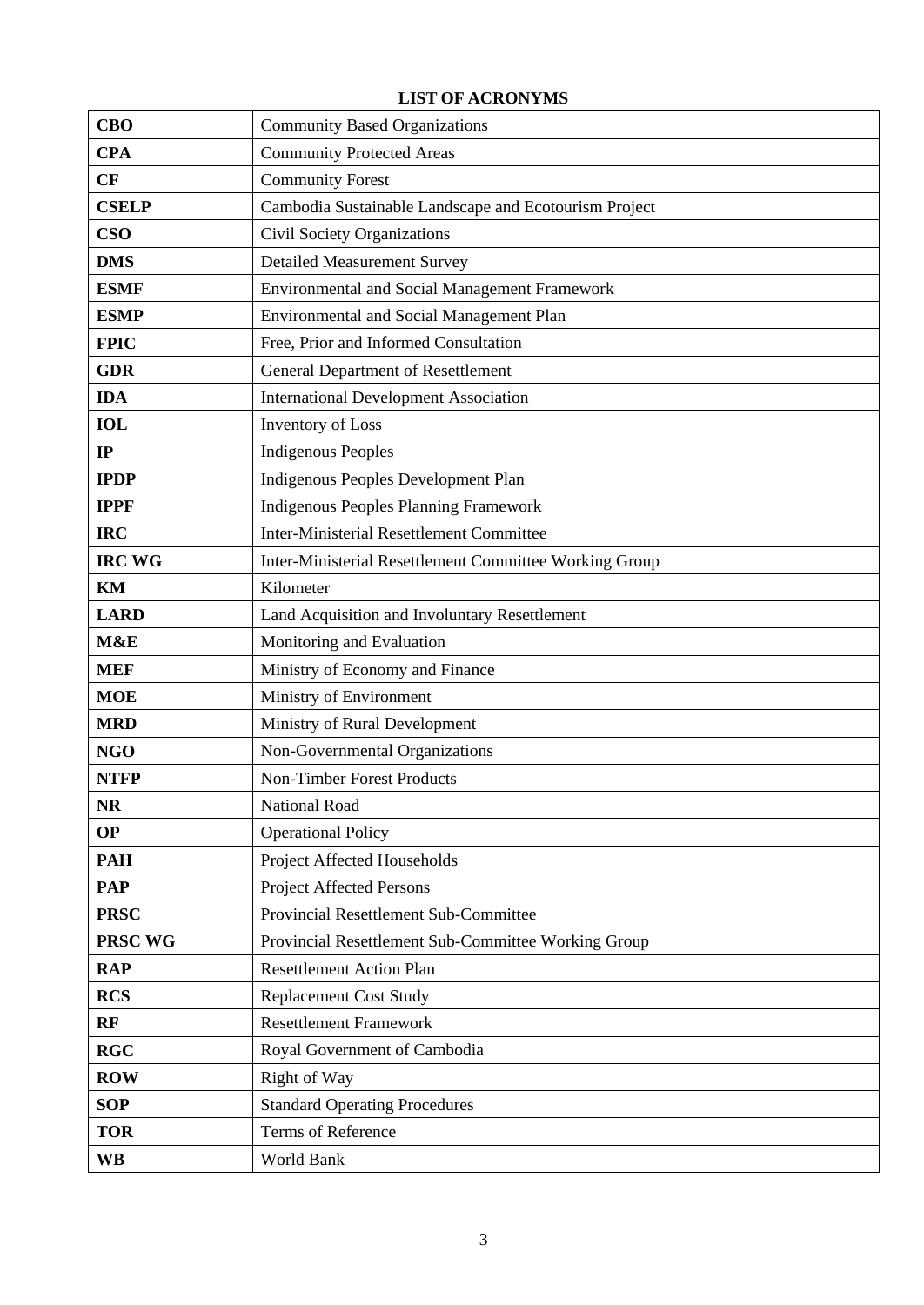# <span id="page-3-0"></span>**I. INTRODUCTION**

This document is the Process Framework (PF) for the proposed Cambodia Sustainable Landscape and Ecotourism Project (CSLEP) prepared by the Ministry of Environment (MOE) with support of the Ministry of Rural Development (MRD). Given that the CSLEP may involve the potential to limit access to natural resources in protected areas, the World Bank's Operational Policy 4.12 on Involuntary Resettlement is triggered. The purpose of the PF is to establish a process by which members of potentially affected communities participate in design of project components, determination of measures necessary to achieve resettlement policy objectives, and implementation and monitoring of relevant project activities

# <span id="page-3-1"></span>**1.1. Project Objectives**

The project development objective (PDO) is to improve protected areas management, and to promote ecotourism opportunities and Non-Timber Forest Products (NTFP) value chains in the Cardamom Mountains-Tonle Sap landscape.

# <span id="page-3-2"></span>**1.2. Project Design and Components**

The CSLEP has five components and several subcomponents, summarized below. For more detailed information, please see the Project Appraisal Document (PAD) and other relevant project documentation.

The project is piloting a landscape approach in Cambodia, within the Cardamom Mountains-Tonle Sap, and is undertaking strategic investments that are strongly aligned with RGC's development plans, in targeted areas within this landscape. The project aims to improve the sustainability of economic growth and ecosystem services across the landscape. Ecotourism and NTFP value chains are strategic activities for economic growth and sustaining/ improving ecosystem services in the Cardamom Mountains and Tonle Sap landscape.[1](#page-3-3) The Cambodia Sustainable Landscape and Ecotourism Project (CSLET) comprises the following five components: (a) Strengthen Capacity for PA Landscape Planning and Management; (b) Strengthen Opportunities for Ecotourism and NTFP Value Chains; (c) Improve Access and Connectivity; (d) Project Management, Coordination, and Monitoring and Evaluation; and (e) Contingent Emergency Response.

The scope and sequencing of project activities is consistent with the development objective of the project. The activities will address a logical combination of: (i) strengthening the conservation and management of natural resources in the forest landscape with zoning, boundary demarcation, and land registration of PAs; development of PA management plans that include subsidiary plans for ecotourism and NTFP development; (ii) strengthening the enabling policy framework for ecotourism and NTFP value chain development, and private sector participation; (iii) enhancing communities' participation in the use and management of forest resources with the development of CPA management plans linked to ecotourism and/or NTFP development; and (v) strategic infrastructure investments to improve connectivity to ecotourism sites in the Cardamom Mountains and Tonle Sap landscape, and enhance ecotourism and NTFP value chains.

Within the CMTS landscape, seven PAs have been identified for development and management activities in this project, based on government priority, and relative importance. The government has

<span id="page-3-3"></span> $\overline{a}$ <sup>1</sup> Management of fisheries in the Tonle Sap Lake is recognized as an important component of sustainable landscape management of the Cardamom Mts. Tonle Sap Lake landscape, and activities supporting the improved management of Lake fisheries are covered under the EU grant.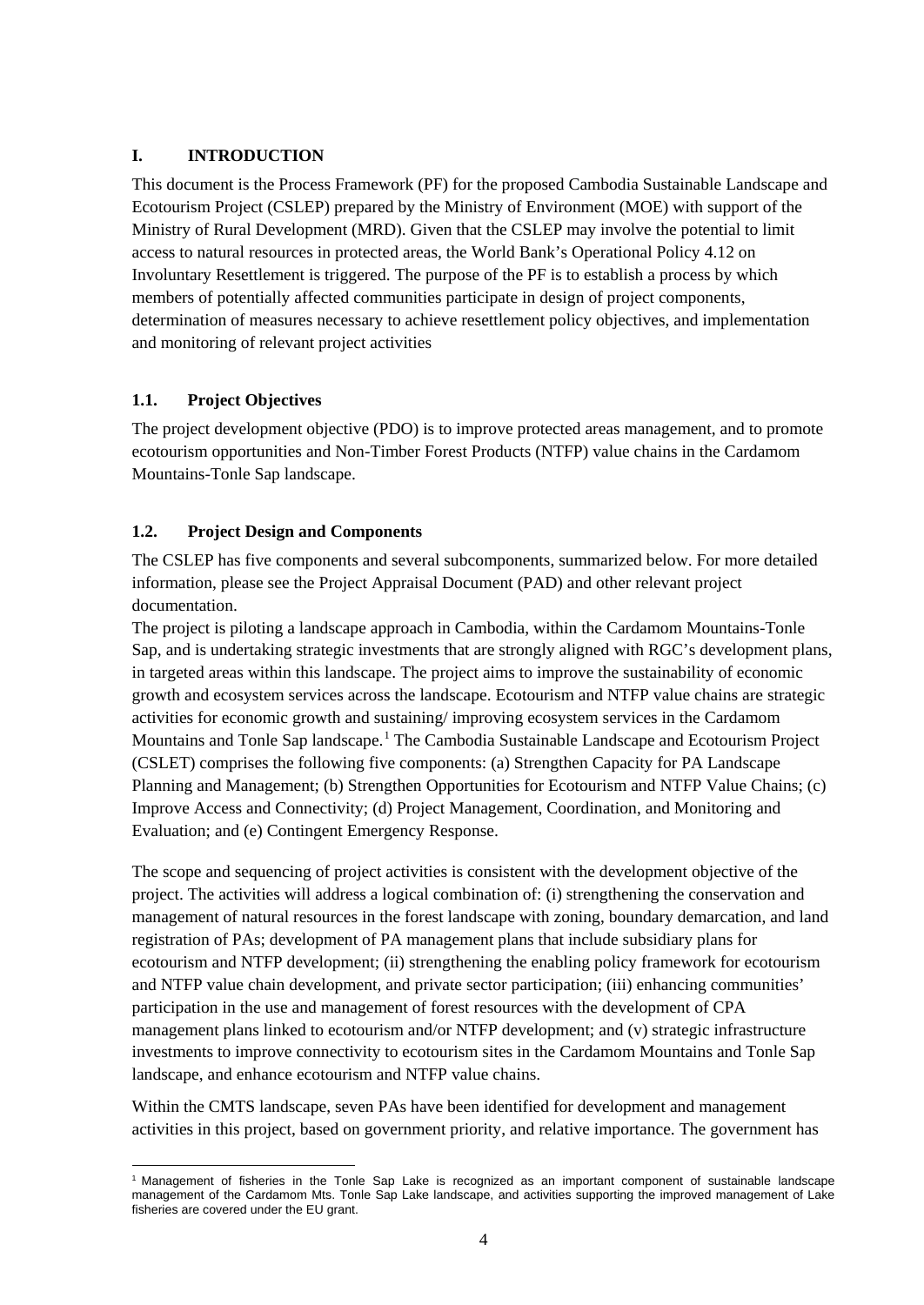prioritized the Tonle Sap Biosphere Multiple Use Area, Phnom Sankos, Phnom Aural, Tatai Wildlife Sanctuaries, Central Cardamom Mountains and Southern Cardamom Mountains National Parks, and the Cardamom BCC for development by 2022 as part of its National Protected Areas Strategic Management Plan (NPASMP). Project activities relating to ecotourism and NTFP value chains have also focused in on these priority PAs.

In addition to that, The Global Environment Facility (GEF) has provided to the project 4.42 million of USD as Additional Financing (AF) in order to help mitigate critical project risks, mainly environmental and social risks, through the delivery of capacity building and technical assistance activities to communities, which are an essential part of the Cardamom Mountains Protected Area Landscape. The additional activities proposed by the AF are not expected to affect the parent project's development objectives and design. It would not trigger a new safeguard policy or change the environmental category of the parent project. The AF is not expected to expand to new areas not covered by the original project or requires new safeguard instruments. The GEF financed activities which largely focused on technical assistance. As a result, there would be no major additional risks beyond what have been identified as part of the parent IDA project (P165344). Therefore, the environmental and social safeguards instruments of the parent project (P165344) is valid for the AF.

The AF will also help to mitigate environmental risks by further strengthening forest governance in the Protected Areas. With the participation of the Recipient in the Global Wildlife Program, additional financial resources will enable MoE to increase the efficiency of the monitoring system of biodiversity and better interlink wildlife and biodiversity with ecotourism attractions. The project will also have access to better technological solutions for forest, biodiversity and wildlife monitoring and will be able to better interact with conservation Non-Government Organizations (NGOs) active in the Cardamom Mountains by engaging them in key natural resource management activities of the Project.

# **Component 1. Strengthen Capacity for PAs Landscape Planning and Management** *(Revised costs US\$ 8.5 million, of which US\$ 6.8 will be financed by IDA and US\$ 1.52 will be financed by GEF grant).*

Since the large forest areas have been transferred from MAFF to MoE, effective from April [2](#page-4-0)016, $2$ overall good progress has been made in managing PAs, but challenges still remain to effectively manage them including: incomplete zoning of PAs; lack of MoE-approved management plans; inadequate capacities, specifically at the local level, among staff of MoE and PDoEs for PAs planning and law enforcement in PAs; inadequate system for data and information sharing to support PAs law enforcement; yet ineffective cross-Ministerial coordination; and an inadequate revenue management system for managing PAs revenues to provide sustainable finance for can support PAs management. This component will help address these issues through strategic investments in: information and decision support systems for PAs planning and management and that support PA law enforcement; strategy development, training, logistical support, and equipment for PA law enforcement; protected area zoning, boundary demarcation, and development of management plans; and the PAs revenue management model for Cambodia.

#### **Subcomponent 1.1: Information Systems and Decision Support (ISDS)**

The project will support development of an ISDS that will help bring together and analyze relevant information to support decision-making for the protection and management of PAs, and landscape planning in the CMTS.<sup>[3](#page-4-1)</sup> The ISDS will be developed as a cloud-based geospatial platform that can

 $\overline{a}$ <sup>2</sup> 2016 Sub-decree on the Transfer of Protected Forest, Forest Conservation and Production Forest Areas, and ELCs

<span id="page-4-1"></span><span id="page-4-0"></span><sup>&</sup>lt;sup>3</sup> Support to spatial landscape planning in the CMTS is important given the dependence of rice fields in Pursat and Battambang provinces, and fisheries in the Tonle Sap lake on hydrological and sediment regulation ecosystem services provided by forests in the Cardamom Mountains.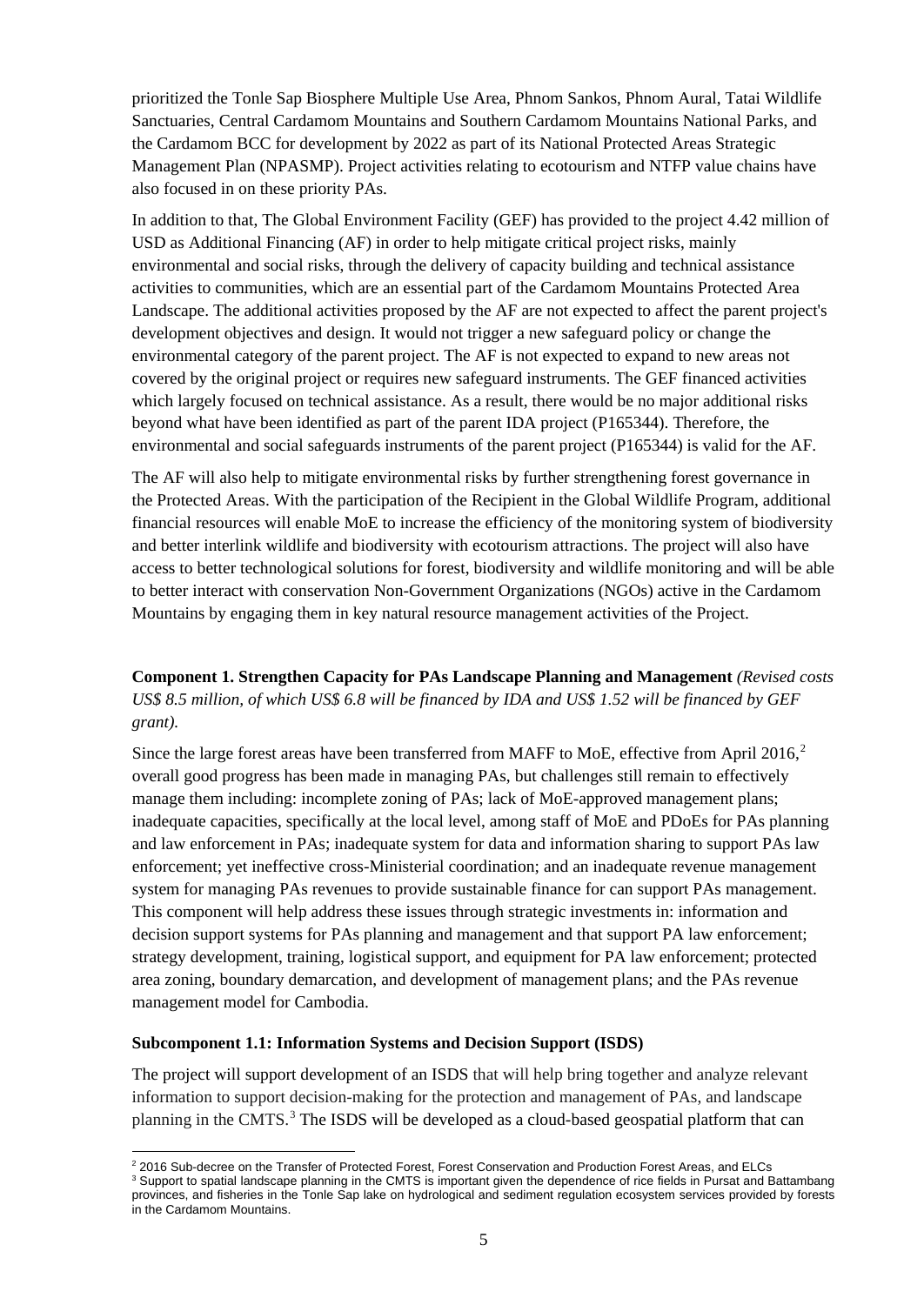integrate data and information that is critical for PA planning and management for example biodiversity, land use spatial information, and systematically organize information collected by PDoE, rangers and communities for e.g. patrolling reports, illegal activities, and observations) that will support better planning, coordinating and implementing PA enforcement. The ISDS is aligned with MoE's strategy for Geospatial Data and Information Management and will build on existing work supported by UNDP and WCS to develop a decision support system for zoning of PAs.<sup>[4](#page-5-0)</sup> In order to *support this component, MoE will establish an inter-sectoral working group for the ISDS.* The project will finance:

- i. Technical support for MoE to develop and implement the ISDS;
- ii. Hardware and software needed for implementation of ISDS; and
- iii. Training for MoE staff to operate and manage the ISDS, and for stakeholders (PDoE, communities, development partners; NGOs) to use the ISDS.

#### **Subcomponent 1.2: PAs Landscape Planning, Management and Enforcement**

The Additional Financing from GEF for component 1.2 is to support PA Landscape Planning, Management and Enforcement.

Protected Areas Planning and Management. This project will support the RGC in developing PAs and PAs and CPAs management plans in close cooperation with subnational authorities, NGOs and local communities.<sup>[5](#page-5-1)</sup> The Government's NPASMP includes a strategic objective on the development of PAs, which this subcomponent will support. *To support activities within this sub-component, the draft NPASMP will be finalized and approved by the MoE Minister.*

- (i) The project will support MoE in enhancing the guidelines for: (i) PAs zoning; (ii) developing CPAs management plans. To support this, MoE will also identify and request the additional budget needed for monitoring the implementation of PA and CPA management plans after they are developed (planned for 2020);
- (ii) The project will undertake different activities in the PAs of the CMTS to support zoning, PA management plan development, boundary demarcation, and land registration of PAs' zoned boundaries (Table 2). Specifically:
	- The project will support activities in different types of PAs national protected areas, wildlife sanctuaries, multiple use areas and biodiversity conservation corridor. The PA Law provides guidance on the types of activities that are allowed in each PA, and therefore this has an influence on how these different types of PAs are zoned and managed.<sup>[6](#page-5-2)</sup>
	- Zoning will be undertaken in all PAs of the CMTS except the Cardamom BCC.<sup>[7](#page-5-3)</sup> A preliminary map of zones was developed as part of a joint exercise between Wildlife Alliance and MoE. This activity will build on the preliminary zone map, by integrating

 $\overline{a}$ 

<span id="page-5-1"></span><span id="page-5-0"></span><sup>4</sup> MoE, 2018. Strategy for Environmental Geospatial Data and Information Management of Ministry of Environment, 2018-2022. <sup>5</sup> The PA Law and Draft Environmental Code provide quidance on the types of plans that can constitute landscape plans in Cambodia. These include community PA plans, community forest area plans, commercial activity management plans and river basin plans.

<span id="page-5-2"></span><sup>&</sup>lt;sup>6</sup> National park: A natural area in land and/or water territories, which is established to: Protect the area's role or roles in the ecosystem for the benefits of people of all generations; Limit the use that may harm or destroy biological resources, natural resources, cultural resources, and functions/roles of the area in relation to the objectives of the established area; Serve as bases for recreation, visits, education, research, and belief, provided that these activities do not cause threats to the natural environment and local culture.

Wildlife Sanctuary: An area in land and/or water territories, which requires active interventions for management purposes to ensure maintenance of habitats and/or to meet necessary conditions for any species of animals or plants.

Multiple Use Area: An area in land and/or water territories, which is rich in natural resources that are intact and require management activities to ensure long-term protection and maintenance of biological resources and ecosystem. In the meantime, it provides natural products and services for use to meet the community needs.

<span id="page-5-3"></span><sup>7</sup> BCCs are not zoned.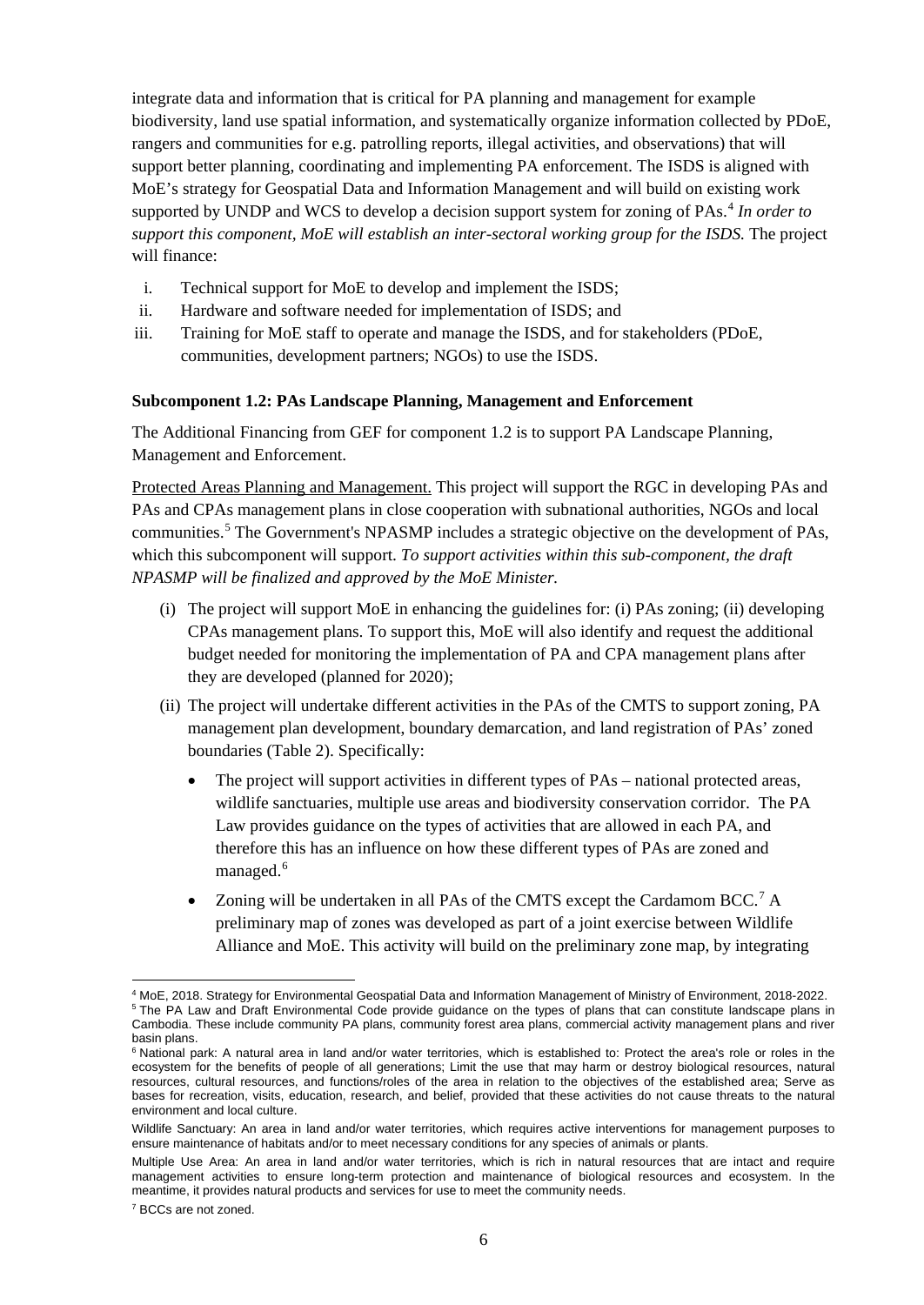additional biophysical spatial information through the ISDS, and undertaking additional consultations with stakeholders in PAs. Wildlife Alliance and Conservation International are working in Southern Cardamom National Park, Central Cardamom National Park, and Tatai Wildlife Sanctuary, and have already held consultations with communities on zoning.

• PA management plans will be developed for Southern Cardamom National Park, Central Cardamom National Park, Phnom Sankos Wildlife Sanctuary, Phnom Aural Wildlife Sanctuary, Tatai Wildlife Sanctuary, Tonle Sap Multiple Use Area, and Cardamom BCC. These protected areas were selected for development of management plans for several strategic reasons: i) these protected areas together comprise 81% of the CMTS protected areas land area, and bringing these areas under MoE approved management plans will be a significant step towards improving management of PAs there; (ii) the work of development partners in these PAs have helped with the readiness of communities and stakeholders in these PAs for PA management planning.

| <b>Targeted Protected Areas</b>  | Activity supported by the project |              |                    |                     |  |
|----------------------------------|-----------------------------------|--------------|--------------------|---------------------|--|
|                                  | <b>Zoning</b>                     | PA Mgt.      | <b>Boundary</b>    | <b>Land</b>         |  |
|                                  |                                   | <b>Plans</b> | <b>Demarcation</b> | <b>Registration</b> |  |
| Central Cardamom                 | X                                 | X            |                    |                     |  |
| Southern Cardamom                | X                                 | X            |                    |                     |  |
| Tatai                            | X                                 | X            | X                  |                     |  |
| <b>Phnom Sankos</b>              | X                                 | X            | X                  | X                   |  |
| Phnom Aural                      | X                                 | X            | X                  | X                   |  |
| Cardamom BCC                     |                                   | X            |                    |                     |  |
| Tonle Sap Biosphere Multiple Use | $\boldsymbol{X}$                  | X            |                    |                     |  |
| Area                             |                                   |              |                    |                     |  |
| Other PAs in CMTS                | X                                 |              |                    |                     |  |

#### **Table 2: Landscape Planning Activities Supported by the Project**

Notes:

- 1. X denotes activities that will be supported by the project for the PAs
- 2. Management plan, boundary demarcation and land registration were prioritized for selected PAs based on discussions with the government and several non-government stakeholders including those that work in the CMTS.
	- Boundary demarcation will be undertaken in Tatai, Phnom Sankos and Phnom Aural Wildlife Sanctuaries. MoE has prioritized these PAs for boundary demarcation given their importance as wildlife sanctuaries and the need to prevent encroachment, destruction and disturbance of habitats.
	- Land registration of zone boundaries will be undertaken in Phnom Sankos and Phnom Aural Wildlife Sanctuaries. MoE has prioritized land registration for these areas given the threats of land encroachment and habitat disturbance and destruction already experienced there.
	- (iii)The project will also finance participatory stakeholder processes for zoning and management plan development for priority CPAs that are within the target PAs. A list including 34 CPAs in the target PAs has been compiled, and CPAs for project intervention will be determined based on their readiness. Criteria for readiness are drawn from MoE's 8-step CPA development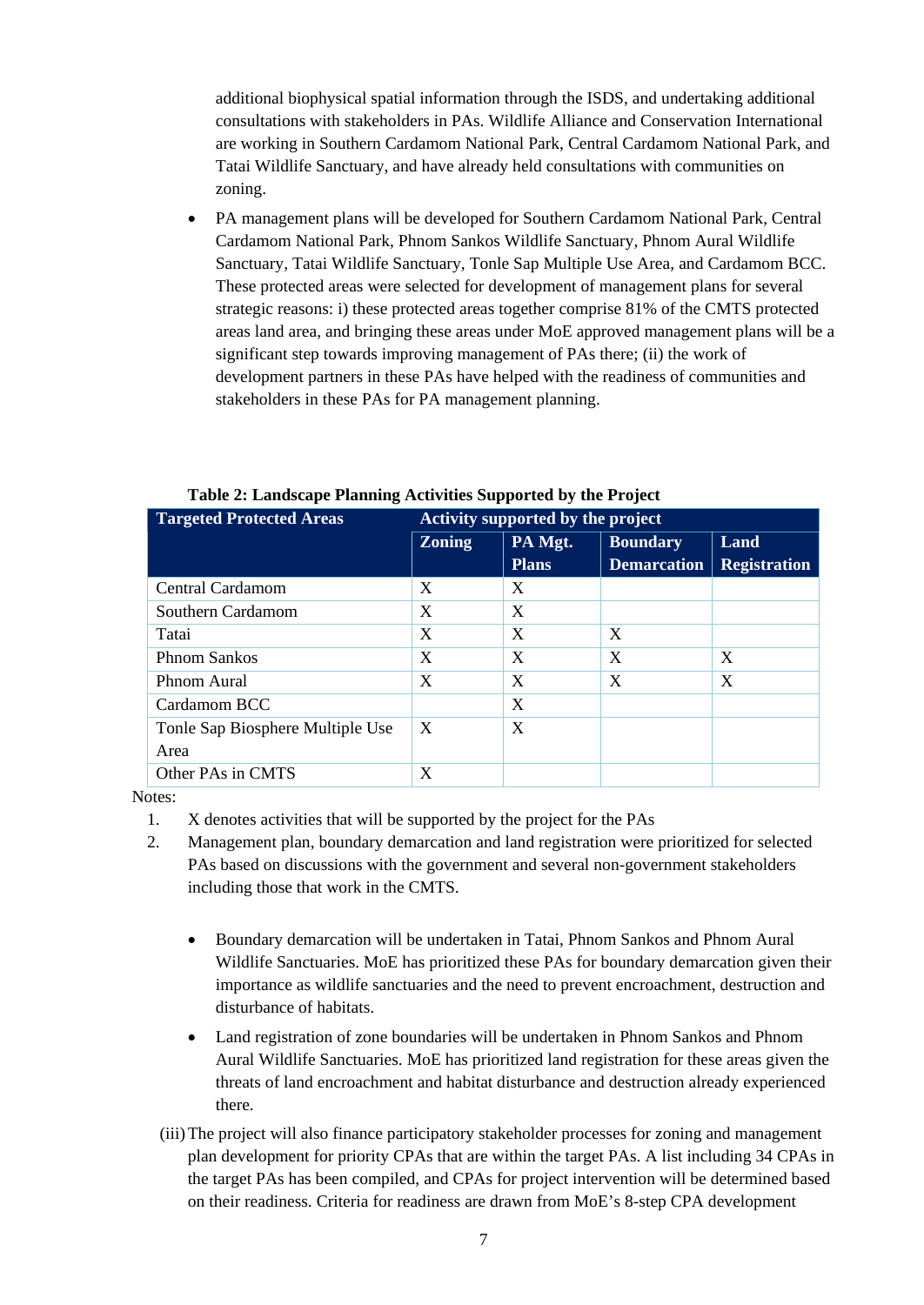process and will include: (i) CPA is established according to MoE CPA guidelines<sup>[8](#page-7-0)</sup>; (ii) CPA has a management committee approved by the Commune Sangkat; and (iii) CPA has initiated boundary demarcation and by law development.

(iv) Project financing will support training for MoE, local government, rangers and other stakeholders on PA development, and development of the various plans, and on coordinating and monitoring the implementation of these plans.

Protected Areas Enforcement. The project will finance technical assistance (TA) to the RGC for developing and implementing a PA enforcement framework which will include the processes, roles and responsibilities, and institutional arrangements for PA enforcement. It will develop an overall law enforcement strategy that will guide and coordinated actions in all PAs, develop priroties and action plans. An accompanying toolkit will be developed and include guidance for: ranger patrolling; use of SMART approaches;<sup>[9](#page-7-1)</sup> data gathering linked to the ISDS; collaborating with law enforcement including the judicial system; using drone, satellite, and remote sensing imagery and, telecommunications in forest monitoring.

The strategy and toolkit will be developed through a participatory process with government agencies, and NGO partners such as Wildlife Alliance (WA) and Conservation International (CI) that support ranger patrolling in CMTS. Equipment for forest patrolling and monitoring, and rehabilitation of ranger centers in CMTS will be supported by the project, as well as training of MoE, local government, forest communities, and other stakeholders on forest monitoring and enforcement, and support for logistical coordination by provincial government on law enforcement. To accompany this strengthening of PA enforcement, MoE will determine the number of additional rangers needed for each of the targeted PAs, and additional 2020 budget needed.

Sustainable Finance and Revenue Management. Management of PAs are challenged by lack of adequate funding for planning, capacity development, monitoring and engagement with communities. Many activities are currently co-funded by international NGOs and other partners, which is not a sustainable concept in the medium-term. The collection of ecotourism fees from tourists will contribute to the financial sustainability of the targeted PAs. Fees are currently applied for tourists visiting selected PAs (e.g. Kirirom PA), but there are not yet clear policies and guidelines on adequate fees, collection and management of revenues, and an agreement on the use of the fees of the resources. International best practice shows that benefit-sharing arrangements need to be developed to determine revenue allocations from tourism activities.

Beyond tourism fees, the project will analyze several other financing opportunities (Payment for Environmental Services – PES and REDD+) and will promote studies on valuation of hydrological ecosystem services in the context of natural accounting (WAVES). The Project will also enhance design and support the Environmental and Social Fund created by MoE.

The project will support the design and implementation of a financial management framework for the CMTS PAs. Specifically:

- i. Analytical work to support RGC to assess current practices of fee collection and handling, analyze different financial models, learn from best practice, and design an integrated financial management system for the Environmental and Social (E&S) Fund to receive and manage fees and other potential resources from REDD+ and PES;
- ii. Convene multi-stakeholder discussions on financing mechanisms (such as PES, REDD+ and tourism fees). Valuation of hydrological ecosystem services, and in the CMTS is being undertaken with support from WAVES to prepare technical underpinning for PES;

<span id="page-7-0"></span> <sup>8</sup> MoE, 2017. Guideline on Procedure and Process for Community Protected Area Establishment.

<span id="page-7-1"></span><sup>9</sup> Spatial Monitoring and Reporting Tool (SMART) is a suite of best practices aimed at helping PA and wildlife managers better monitor, evaluate, and adaptively manage patrolling activities. SMART is being used in selected PAs in Cambodia.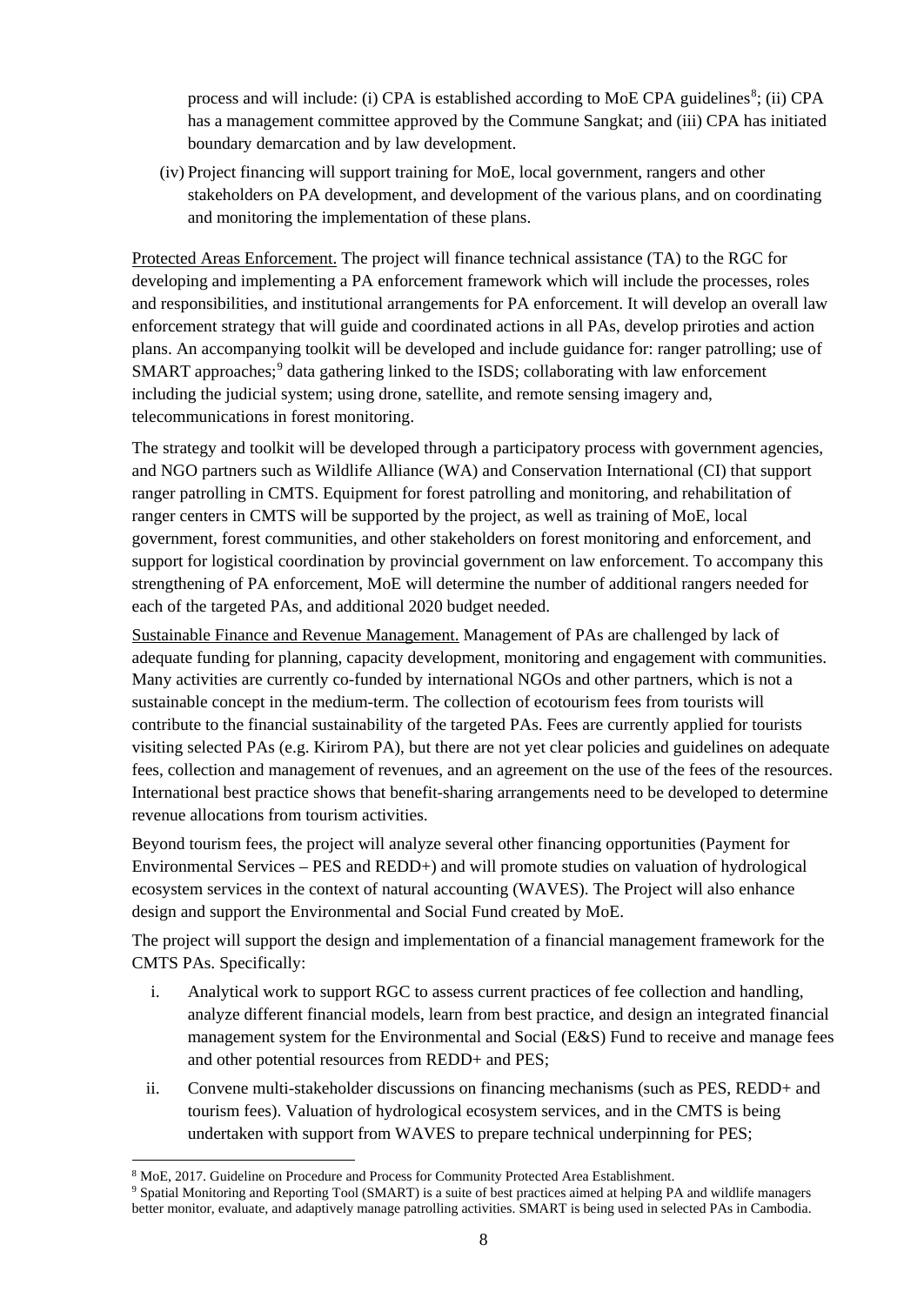iii. Workshops and hands-on training for capacity development at the subnational and national levels to manage fee collection and management of benefit sharing.

The Additional Financing (AF) would allow the Project to further strengthen following additional activities under subcomponent 1.2 in the project area (CMTS):

- i. Accelerate and strengthen the preparation process of more CPA Management Plans and increase the quality of existing Plans. These plans will enable communities to better map and understand their natural resources and biodiversity, identify and implement conservation compatible economic activities, and improve community organization and management. The management plan processes will be enhanced by facilitated engagements with all communities, targeted capacity building and training, and implementation at the CPA level. The grant will provide resources for additional stakeholder consultations, targeted capacity building and training for CPA implementation, hiring of additional regional community facilitators to support the coordination of all project activities at the community level, and the development and implementation of CPA management plans in an accelerated fashion;
- ii. The AF will allow to conduct a comprehensive biodiversity assessment that covers all PAs in the Cardamom Mountain landscape. Findings will help strengthen the preparation and implementation of zoning and forest management processes, identify and manage wildlife, identify possible entry points for ecotourism and birdwatchers, and define action to reduce illegal wildlife trade. This activity will be accompanied by additional training for rangers, communities, and ecotourism entrepreneurs as well as by the preparation of communications tools and the integration of results in the information system;
- iii. In response to the wildlife crime and encroachment on forest areas in PAs, a more systematic approach on law enforcement will be needed. The project will support the development of a law enforcement strategy. The AF will allow to support a comprehensive participatory approach using the Law Enforcement Planning Toolkit (LEPT) to assess risks and current capacities to propose an Action Planning Framework for the Cardamom Mountain's PAs. Similar assessments are and will be undertaken in other PA landscapes in the country, leading to a national law enforcement strategy. This comprehensive approach will then also allow to support national policies on law enforcement strategies, by working closely with other PA program outside the CMTS landscape;
- iv. The AF will provide additional resources to law enforcement activities, specifically to purchase and apply surveillance technology and training for rangers in applying the SMART (Spatial Monitoring and Reporting Tool) Patrolling App for PA law enforcement. This tool will allow local rangers to increase patrolling efficiency and effectiveness by enabling the detection of hotspots and providing and managing information. The aim of this activity is to deploy scarce resources more rationally to intervene in any illegal activity rather than only monitoring border crossings and major roads. In addition to focusing on the use of the SMART Patrolling App, training for rangers will also strengthen their capacity to engage with local communities.

The AF will furthermore commit to develop and review PA management plans in two additional PAs (Kirirom National Park and Phnom Kulen National Park.

**Component 2: Strengthen Opportunities for Ecotourism and NTFP Value Chains** *(Revised Project cost US\$19.75 million, of which US\$ 16.75 will be financed by IDA and US\$ 2.70 will be financed by GEF grant)*This component aims to finance critical investments as well as to strengthen the enabling environment for expanding opportunities for ecotourism and NTFP value chains in Cambodia. A specific focus within this (and Component 3) will be to enhance and strengthen the enabling environment for private sector engagement, as well as invest in critical infrastructures (connectivity, visitor centers, etc.). The resulting improvements in governance, management and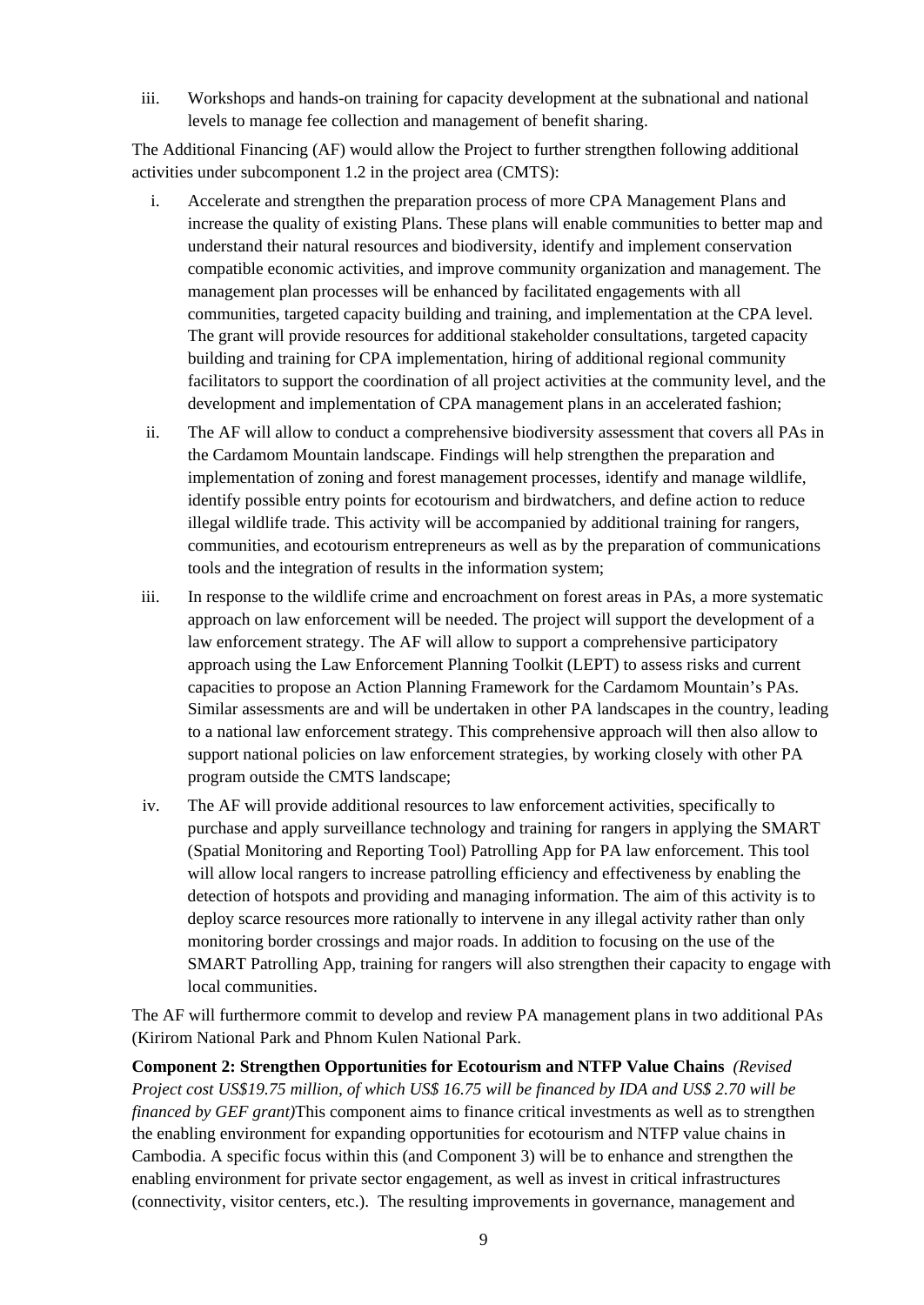regulations relating to the target areas, coupled with investments in connectivity, ecotourism/NTFP infrastructure and value addition, are expected to stimulate private sector investments.

#### **Sub-Component 2.1: Strengthen Opportunities for Ecotourism Development**

Central to optimizing Cambodia's ecotourism potential is establishing linkages between the main tourism gateways of Siem Reap and Phnom Penh to the natural asset base of the CMTS through a "hub-and-spoke" model of tourism development. The hub-and-spoke model, first, enhances access to and mobility in and around the urban centers, or hubs, and then develops the "spokes"—ecotourism sites closely linked to the hubs. This approach establishes new itineraries for tourists in a way that disperses tourism-related socioeconomic benefits to communities near ecotourism locations.

Four "hubs" for ecotourism development have been identified through geospatial analysis and stakeholder consultation. Geospatial analysis was used to determine spatial clusters of potential sites for ecotourism development, existing ecotourism development, community protected areas, and community groups. The four hubs identified are in Koh Kong, Siem Reap, Pursat and Kampong Speu. Initial criteria have been developed to help identify and prioritize ecotourism locations for potential financing from this project. These criteria include accessibility, attractiveness, land use/ tenure, sensitivity of location, access to services, existing ecotourism sites, socioeconomic, market demand, biodiversity, and diversity of ecotourism offering.

Improving Enabling Environment for Ecotourism. TA will be provided to develop a framework for the improvement, coordination and formalization of existing ecotourism management contracts/ agreements and the creation of national guidelines and best practices, as well as to strengthen the enabling environment for small and medium enterprise (SME) growth. This will include support to assist the RGC to design clear and consistent "*ecotourism management agreement*" modalities, to help towards the finalization of MoE policy quidelines (*prakas*) for ecotourism development in PAs (expected to be approved by the Minister by December 2019) and then in its implementation. Effectively, the project will help RGC to apply these guidelines (including on management, monitoring, benefit sharing mechanisms etc.) in the various ecotourism sites (selected using standardized criteria) within PAs.

The project will also support the development of business development services (BDS) within the multi-use centers, which comprise of training and technical guidance on business development for ecotourism and NTFP value chain enterprises. These BDS will help fill gaps in entrepreneurial skills and business advice and will promote competitiveness among private sector and community ecotourism groups. The facilities will provide training on business development needs including market identification and marketing, product development and management, and will assist private sector and community groups in preparing robust business plans. The BDS will include targeted services for women entrepreneurs to encourage their participation in ecotourism and related value chains.

Ecotourism Infrastructure. This component will be used to finance investments related to *establishing/ rehabilitating ecotourism infrastructure* in the target landscapes. As ecotourism is an activity based on the natural environment, supporting infrastructure must be designed to minimize human impacts and be in harmony with the landscape. The type and extent of infrastructure will depend upon the area's natural and cultural attributes and sensitivity as well as the style of ecotourism encouraged. Facilities will vary according to the style of ecotourism desired and the land tenure. In each ecotourism "*hub and spoke*", potential activities will include developing: (i) appropriate parking facilities, food stalls, solid waste management, shops and kiosks selling handicrafts in the community adjacent to site, (ii) visitor information centers, (iii) walking trails, observation towers, boardwalks, interpretive displays as needed at the ecotourism sites.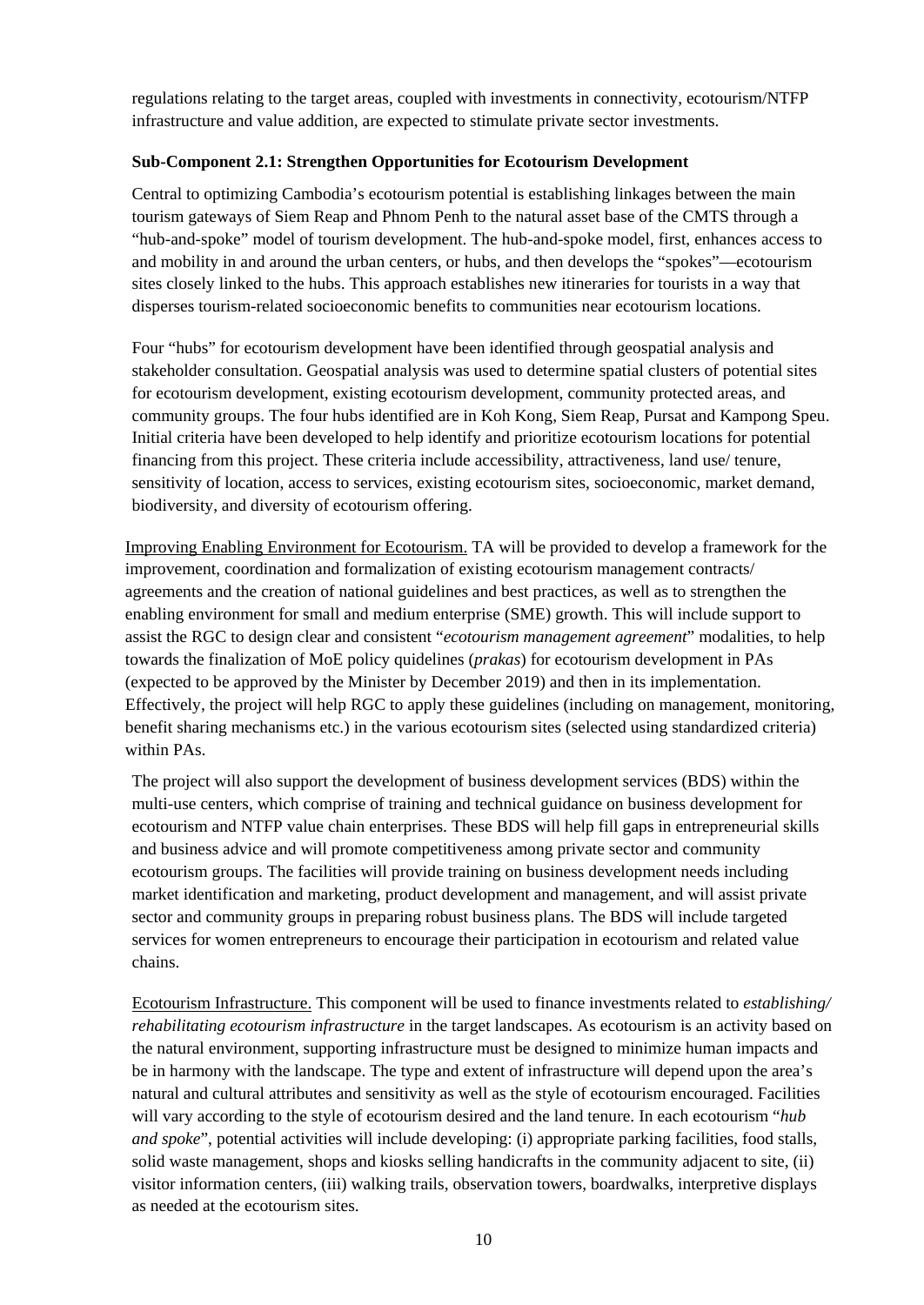For community-based ecotourism (CBET) sites, additional financing will be available for (i) community-managed lodging (eco-lodges), (ii) potential handicraft facility and related equipment; and (iii) other environmentally appropriate facilities around the site. Communities/ CPAs can also use funds for equipment (e.g. tents, radios), and information and advertisement products

Initial discussions have pointed to two potential ecotourism hub-and-spoke areas ---one at Siem Reap, and a second around Koh Kong. With Siem Reap as the hub, "spokes" would be developed/ enhanced to several nearby ecotourism sites –expanding the range of offerings that showcase the natural capital. These include areas such as the Prek Toal bird sanctuary, several sites within the Kulen Mountains National Park, and across and around the Tonle Sap. Potential investments include the following:

- Floating/ lake-side interpretation center with interactive displays relating to the history, ecology, lake biodiversity, communities and heritage of the Tonle Sap;
- Improvement of nearby ecotourism facilities (accommodation, catering, services).
- Improvement of lake circuits to visit floating villages, upgrading lake cruise facilities; and
- Development of trails between Siem Reap and Tonle Sap relating to specialized ecotourism such as mountain biking, photo-hunting, special interest visitors (bird-watching, wildlife);

In the Koh Kong Ecotourism Hub, several offerings will be extended into the Cardamom Mountains, including potential options for private sector managed ecotourism. Connectivity will also take advantage of a planned private international airport to diversify current ecotourism attractions. Some examples include:

- Interactive center showcasing the biodiversity, ecosystems, communities of the Cardamom mountains;
- Upgrading/ improving shelters and demarcated trails for specialized ecotourism, such as mountain biking, for photo-hunting, and special interest visitors (bird-watching, wildlife);
- Facilities at ecotourism locations including parking, water and sanitation, handicraft and food stalls etc.
- Forest canopy walkways, viewpoints and observation stations; and
- Safety infrastructure at waterfalls and cliff/overlook-sites.

#### **Component 2.2: Promotion of NTFP value chains**

The development of NTFP value chains has potential for supporting sustainable income generation for local communities but must be well developed and managed to prevent over-exploitation and to create jobs and income in the project areas. Opportunities range from extraction of resins and rattan, collection of fruits, cardamom, medicine plants, processing of vegetable oils to sustainable management of agarwood and bamboo. Although, some products have interesting market perspectives, several policies or incentives are yet poorly designed (fees, export taxes, management plans or licenses) which are considered prohibitive for formal businesses to engage in NTFP at large scale.

The Additional Financing from GEF for component 2.2 (Promotion of NTFP Value Chains) of the Project. The implementation arrangements and indicators from the Project will remain the same.

Under Component 1, the project will support the CPAs and PAs management plans (including NTFP and restoration plans), which will help orient economic activities within community areas in the target PAs. Priority for project interventions will be those CPAs that are closely located to ecotourism activities. Under this sub-component the project will promote (1) policy reforms for, and (2) smallscale investments in a few selected value chains. NTFP value chains will be selected that (i) provide the highest financial opportunities for local communities and (ii) highest growth potential. As mentioned in the context section above, there are several nascent NTFP value chains in the CMTS with potential for further development, including the sustainable production of rattan, resin, bamboo and agarwood.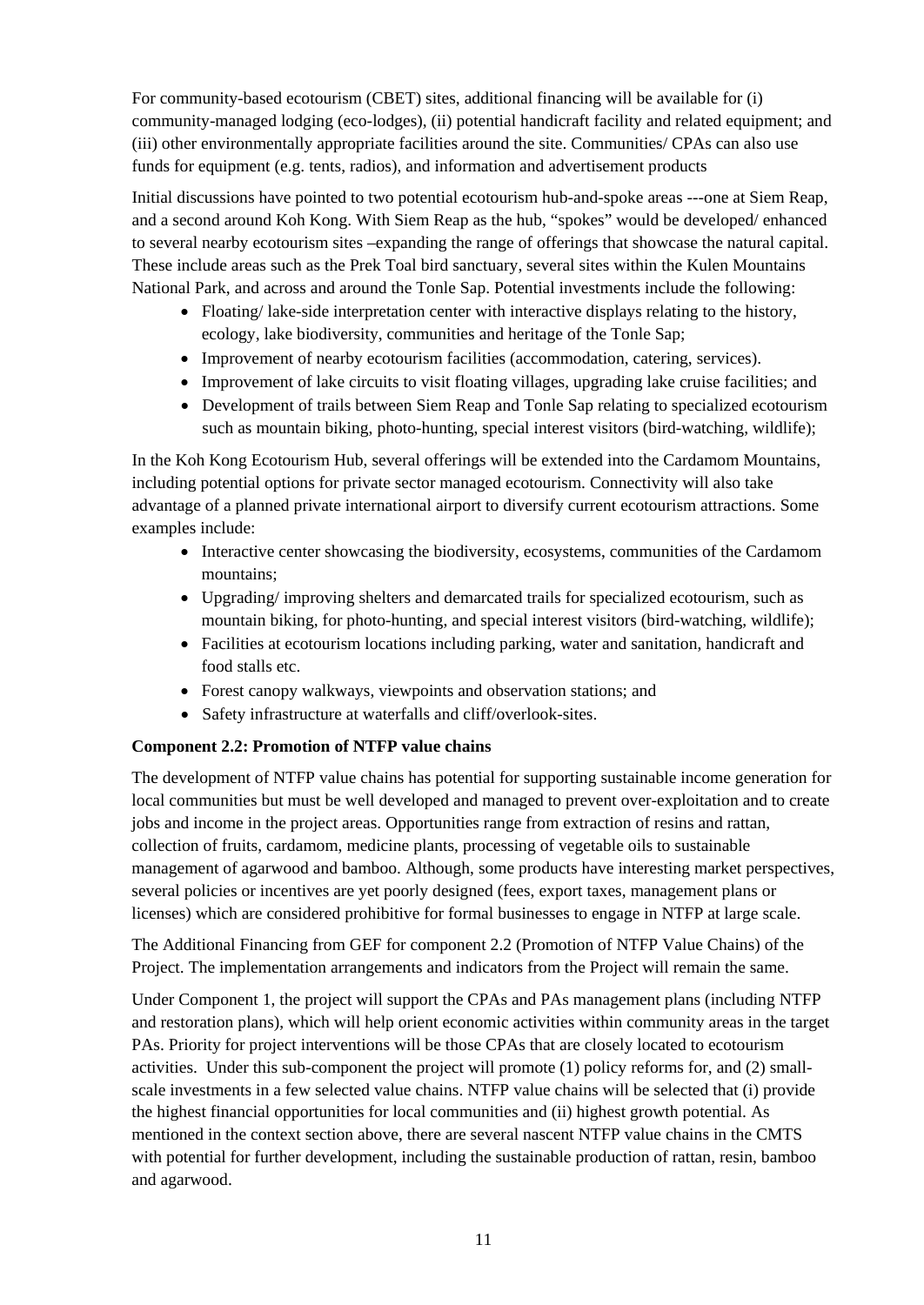The project will assess NTFP value chains, existing policy gaps, demand structures, value chains, viability and current production of NTFPs within and around the project area, community knowledge and ownership, level of community organization and capacity. The project will prioritize policy reforms, enabling environment for SMEs and will work with different Ministries to promote a more comprehensive enabling environment for NTFPs in general, but will focus on a few more promising value chains (first assessments point to bamboo, cardamom and yellow resin), over the lifetime of the project, including aspects of licensing, requirements for management plan, credit finance, underlying M&E and remove trade restrictions.

The project will also finance small-scale investments for activities related to sustainable harvesting, cultivation, processing and marketing of NTFPs with the overall objective to expand livelihood opportunities for local communities in the CPAs within the targeted PAs. The project will finance a consultancy to support MoE in policy assessment and a process to act as an honest broker between communities and companies to build partnerships with local, national and potentially international companies to access high priced markets, including with ecotourism companies active in the PAs and surroundings and (iv) skill development and capacity training for value added process and marketing for selected NTFP value chains.

Furthermore, finance can also be used to enhance opportunities for the private sector in select value chains and increase the income-earning opportunities for communities participating in the value chains and linked to the ecotourism industry. The types of investments that will be promoted and supported include: provision of processing equipment (e.g. hand-powered equipment), development including rehabilitation of facilities (e.g. processing factories and storage) to meet sanitation standards and to be fit for purpose, and packaging/ branding equipment.

The Additional Financing (AF) would allow the Project to go beyond the initial scope of NTFPs under 2.2, and look at economic activities more comprehensively:

- i. AF will provide additional TA to community producer groups in key CPAs and strengthen and coordinate public-private partnerships (PPPs) to support livelihood and NTFP development in the Cardamom Mountains. Specifically, this TA will be used to support community-based planning, prepare value chain assessments and feasibility studies, generate and disseminate market information, and promote private/community partnerships for specific products;
- ii. AF will provide additional TA to support entrepreneurial skills development and the creation of formal jobs. Skills training will include business and financial management, marketing, and operational management. The project will also support the establishment and development of private and group-owned enterprises through incubator programs for conservation-compatible economic activities, including priority NTFP and agricultural products;
- iii. AF will provide additional grants for small investments in selected conservation-compatible agricultural, agroforestry, and NTFP value chains to expand livelihood opportunities for local communities in the CPAs within the targeted PAs. Eligible activities could include sustainable cultivation, harvesting, processing, and marketing of conservation-compatible activities, including agroforestry, NTFPs, sustainable rice, and food production for ecotourism as well as small-scale water and sanitation systems;
- iv. AF will support landscape restoration activities in select PAs and CPAs. This activity will support planning and implementation of targeted restoration. Support will be provided for different interventions in selected areas, and in close cooperation with local communities: (i) training/skill development on sustainable land management practices that promote intensification of land already under agriculture production and climate-resilient, tree-based livelihood activities in selected CPAs and in the BCC; (ii) incentives for and development of partnerships with local private initiatives to support community-based agroforestry activities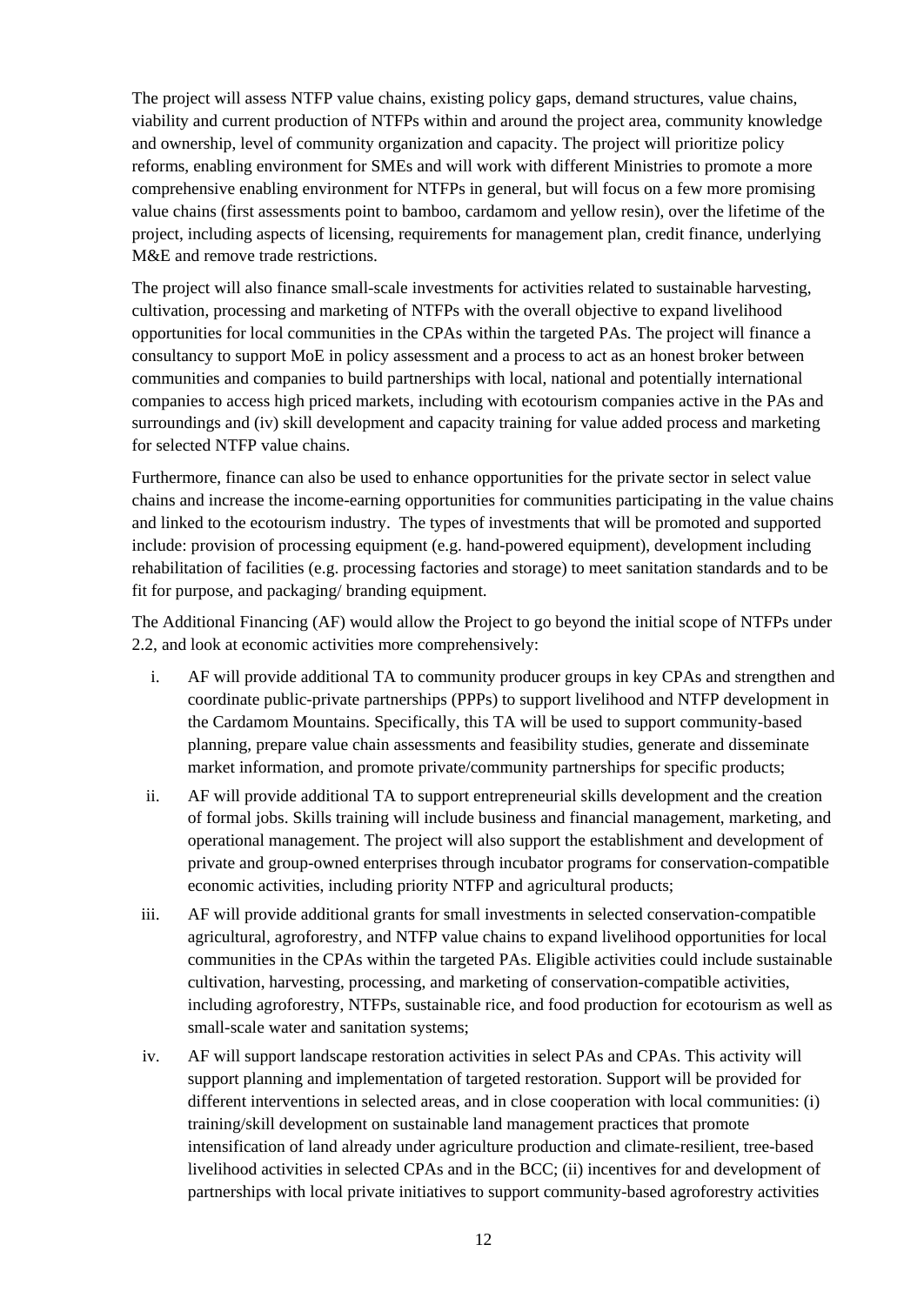and productive restoration and reforestation activities; (iii) inputs to communities to implement agroforestry and other tree-based value chains (seedlings, TA) in CPAs and the BCC; (iv) incentives and inputs to restore degraded watersheds and riparian forests within the BCC and CMTS PAs, in close cooperation with local communities, and to restore forests alongside roads to increase their climate resilience; and (v) incentives for restoring priority forest areas for ecotourism development.

# **Component 3: Improving Access and Connectivity** *(total estimated cost US\$23.86 million; to be fully financed by IDA Credit).*

Rural roads in Cambodia lack adequate all-weather road surfaces, width, and capacity, and they are not adequate to accommodate the growing need for goods and people transport. Over 80 percent of rural roads in Cambodia are still receiving laterite or gravel surface covers, causing significant problems during the wet season due to road deformation and destruction as well as high operation and management costs and during dry season due to major dust development.

Extending ecotourism opportunities in the CMTS will require enhancing connectivity infrastructure to allow for an increase in visitor numbers from the identified gateways. These improvements are aimed at increased, sustainable visitor volume and reduced seasonality due to all-weather access. Specific investments may include the rehabilitation of rural roads and other related rural infrastructure to help in the development of ecotourism corridors, and linkages with main markets.

By adding last-mile access and support infrastructure, visitors will be offered public domain facilities that enable an appreciation of the destination. Combined with branded signage, this will help create a sense of place and comprises the (free) public domain side of a destination. The project will finance the upgrading and rehabilitation of select rural roads to all-season and climate resilient standards; road signage; and small-scale sanitation infrastructure. Cost-effective road design will be used, identifying where all-weather access is needed for the most critical road stretches, while less critical links will be sealed with concrete, accepting that they may be inundated for a few weeks each year but will not be washed away. Opportunities will also be explored to use the rural road network to strengthen flood control measures, by enhancing drainage canals and culverts and possibly raising the road levels to use as embankments. Sound engineering designs, sufficient drainage, and greening approaches will be applied to enhance the resilience of the road structures in these specific prioritized locations.

# **Component 4. Project Management, Coordination, Monitoring and Evaluation** *(Revised Project cost US\$6.0 million, of which US\$5.8 million will be financed by IDA, and US\$0.2 million will be financed by GEF grant)*

MoE will be the main executing agency for implementation of all three components and overall project management/coordination arrangements. MoE will closely cooperate with the Ministry of Rural Development (MRD) as implementing partner that will take responsibility for the construction of rural access roads infrastructure. Support will be provided establishing a MoE-led project coordination and implementation unit. A high-level Steering Committee will be formed to advise on and deal with emerging cross-sectoral issues. Details are elaborated in the Project Implementation Manual (PIM).

Component 4 will support overall project management through: (a) providing necessary key contract staff and consultants in the coordination and implementation unit to assist MoE in managing project implementation; (b) monitoring and evaluation (M&E) of project implementation; and (c) consultant and advisory services to support project implementation and capacity building of MoE and other key stakeholders.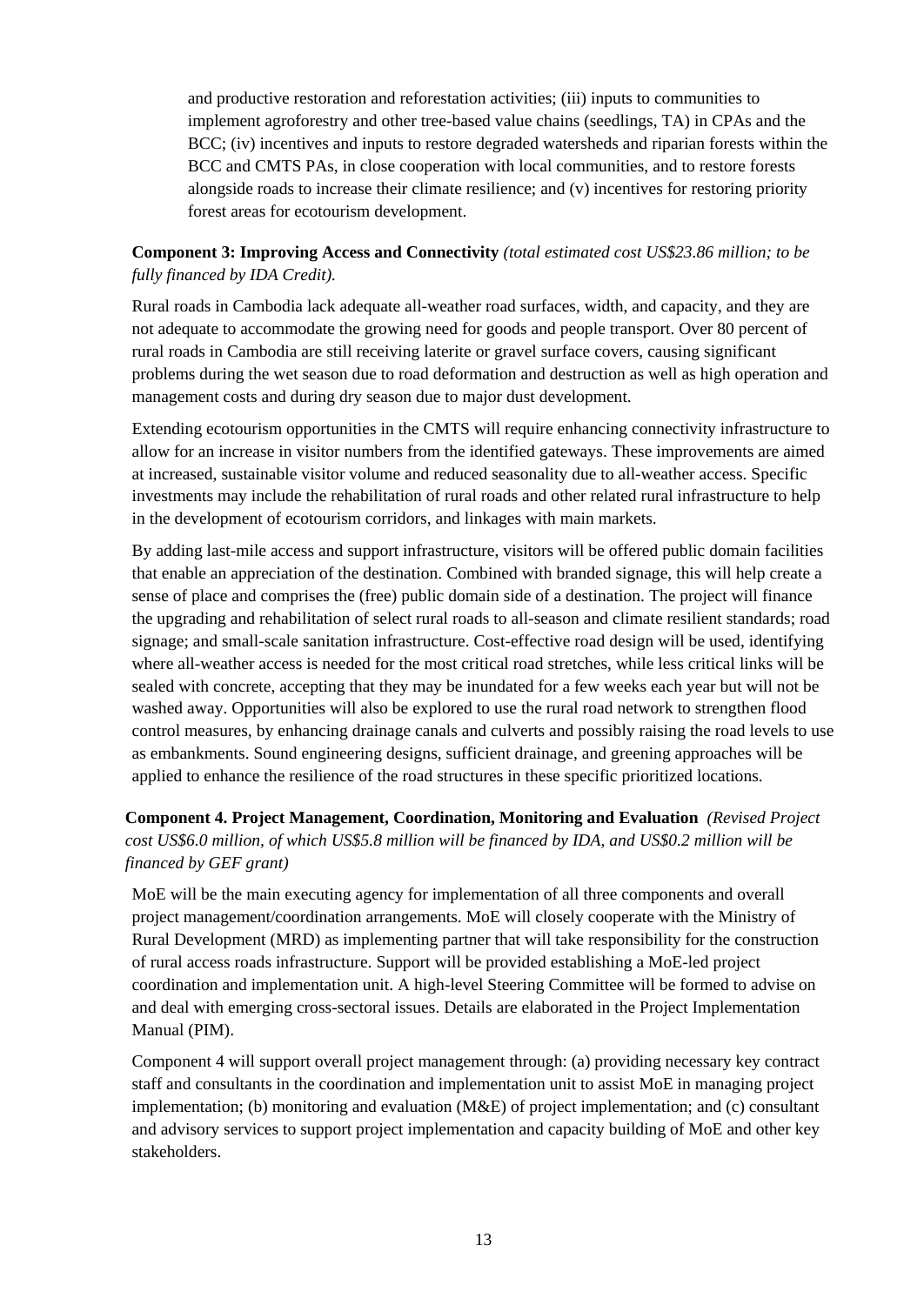The AF would allow the Project to further strengthen its knowledge management, which is building on the dialogue between the World Bank, RGC, UNDP, and NGOs, and can be clustered in three main areas:

- i. Provision of good practices to the RGC on GWP-related topics such as biodiversity and ecotourism;
- ii. Extraction of lessons learned and systematization of knowledge on the Project, which will feed into the World Bank's upcoming regional work on forest landscapes and serve as a basis for the RGC's engagement in international and regional networks;
- iii. Capture and dissemination of information at the community level to produce user-friendly tools and guidelines in Khmer.

# **Component 5: Contingent Emergency Response** *(US\$0 million)*

The objective of the contingent emergency response component, with a provisional zero allocation, is to allow for the reallocation of financing to provide immediate response to an eligible crisis or emergency, when/if needed. An Emergency Response Manual (ERM) will be developed for activities under this component, detailing streamlined FM, procurement, safeguard, and any other necessary implementation arrangements. In the event the component is triggered, the Results Framework will be revised through formal restructuring to include appropriate indicators related to the emergency response activities.

# <span id="page-13-0"></span>**1.3. World Bank OP 4.12 Application and Implementation**

The World Bank's Operational Policy on Involuntary Resettlement (OP 4.12) covers adverse impacts on livelihoods that result from Bank assisted investment projects and caused by: (a) the involuntary taking of land resulting in (i) relocation or loss of shelter; (ii) [loss] of assets or access to assets; or (iii) loss of income sources or means of livelihoods, etc.; or (b) the involuntary restriction of access to legally designated parks or protected areas. The CSLEP has developed a Resettlement Planning Framework (RPF) to address concerns relating to point (a) in the World Bank policy. This Process Framework covers concerns relating to point (b) only.

It is not practical to presume that all livelihood impacts of proposed restrictions can be predefined. The nature of the restrictions and the specific interventions needed to restore people's livelihoods also cannot necessarily be known fully in advance. As such a Process Framework (PF) is required by OP 4.12 with a view to establishing a participatory process to be applied in formulating and implementing restrictions on resource use. The PF describes the participatory process by which communities and the project's authorities or other relevant agencies/organizations will jointly recommend resource-use restrictions and decide on measures to mitigate any significant adverse impacts of these restrictions. A restoration and mitigation plan of action, which describes specific measures to assist people adversely affected by the proposed restrictions, is part of the framework.

# <span id="page-13-1"></span>**II. PROCESS FRAMEWORK AND CAMBODIA LEGAL FRAMWORK**

# <span id="page-13-2"></span>**2.1. Objectives of the Process Framework (PF)**

As part of the preparation of the Cambodia Sustainable Landscape and Ecotourism Project (CSLEP) a Process Framework (PF) is required given the potential to restrict access to natural resources as a result of anticipated investments in land use planning, including activities supporting the preparation of land use plans for Community Protected Area (CPAs), and Community Forests (CFs). The purpose of the PF is to establish a process of informed and meaningful consultations and negotiations with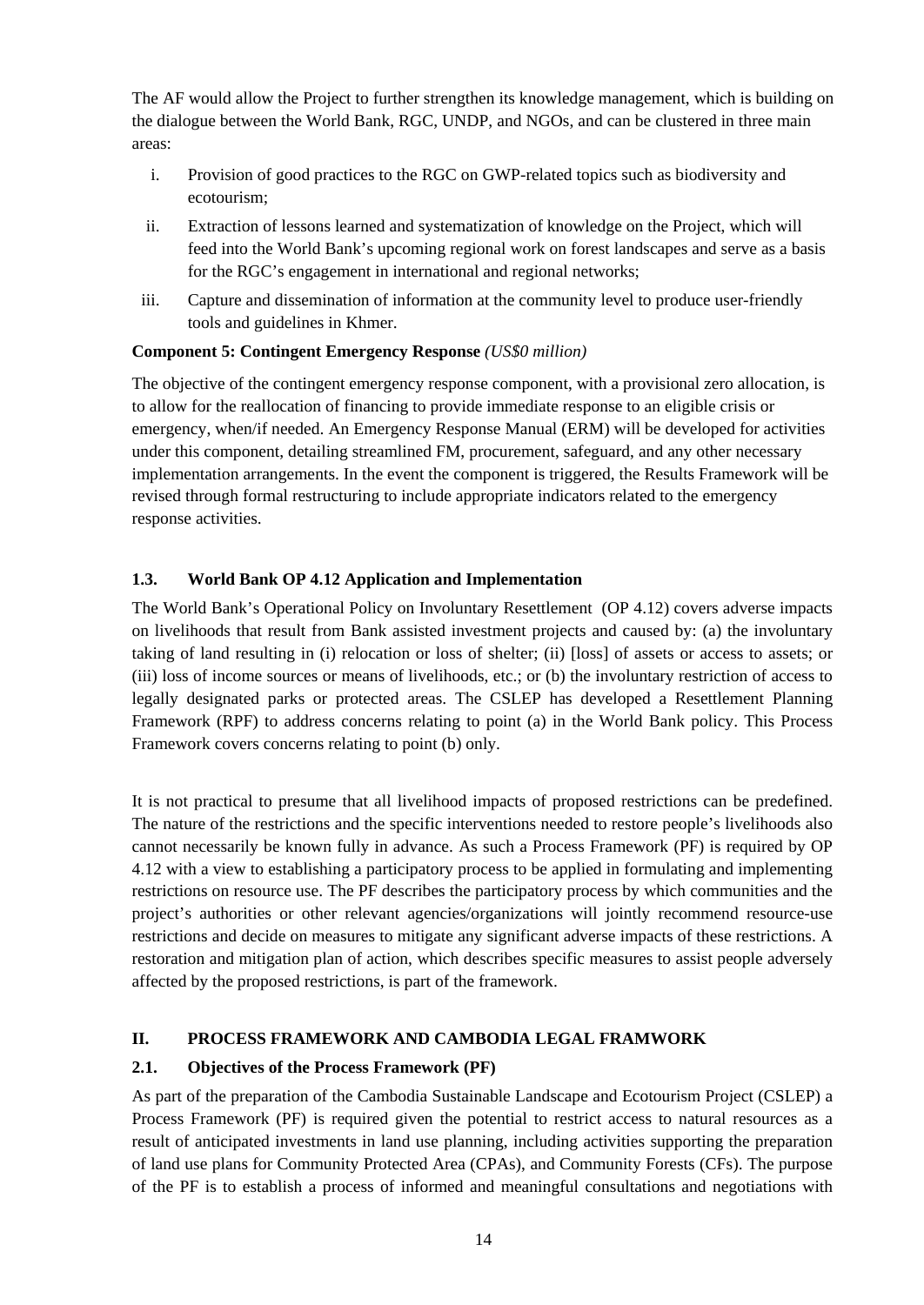members of potentially affected communities. The PF defines the procedures to allow project affected persons (PAPs) to participate in the determination of measures necessary to mitigate or minimize the impacts of restricted resource access.

The PF is prepared to comply with the World Bank policy on Involuntary Resettlement (OP/BP 4.12) and the Royal Government of Cambodia (RGC) laws and regulations. The PF provides guidelines for the development of Action Plans during project implementation that:

- Define the restrictions of access to natural resources in proposed protected areas;
- Identify and quantify the impacts that those restrictions may have on different segments of the local communities;
- Propose, implement and monitor remedial measures to compensate for the loss of those assets and the income associated with them;
- Provide grievance redress mechanisms in order to resolve any issues that may arise due to restrictions of acces to resources over the course of the project.

The PF ensures that the views of people whom are likely benefiting from, or negatively affected by the project, especially vulnerable people such as ethnic minorities and women, are included in the planning process. Targetted activities will ensure that all PAPs participate in the process and receive adequate compensation and assistance.

#### <span id="page-14-0"></span>**2.2. Cambodia Legal Framework and Policy**

The **Forestry Law (2002)** defines the framework for management, harvesting, use, development and conservation of the forests in the Kingdom of Cambodia. The objective of this law is to ensure the sustainable management of forests for their social, economic and environmental benefits, including conservation of biological diversity and cultural heritage. Under this law the state ensures customary user rights of forest products and by-products for local communities. The Forestry Law states the roles and responsibilities for the management of all forests. It states that the management of forests is under the jurisdiction of the Ministry of Agriculture Forestry and Fisheries (MAFF) (except for management of flooded forests, which is covered by a different law). Furthermore, it delegates the authority to manage Protected Areas to the Ministry of Environment (MOE). Article 4 under the Forestry Law states that prior to major forest ecosystem related activity that may significantly impact on the environment and social conditions, an environmental and social impact assessment should be conducted.

The Forest Law of 2002 provides a legal basis for rural communities to use and help manage forests through community forestry. The 2003 Sub-decree on Community Forest Management sets out rules for the establishment, management and use of community forests in Cambodia. Community members collect timber and animal and plant-based forest products seasonally, including construction materials and foods. The Ministry of Agriculture, Forestry and Fisheries has general jurisdiction over management of community forests. Community forests are state public property, which means that this land cannot be sold or granted as Economic Land Concessions (ELCs). The Forestry Administration (FA) has the right to identify community forest boundaries. Local communities can submit a request to the FA for a community forest to be recognised. Under the sub-decree, a Community Forestry Community (CFC) is a community that voluntarily initiates to form a group under a Community Forest Agreement to conduct development activities and use community forest resources in a sustainable manner. The ODC dataset for community forests in Cambodia lists 337 different forests. There is a vast range of sizes, with a handful being less than 10 hectares and one over 5000 hectares.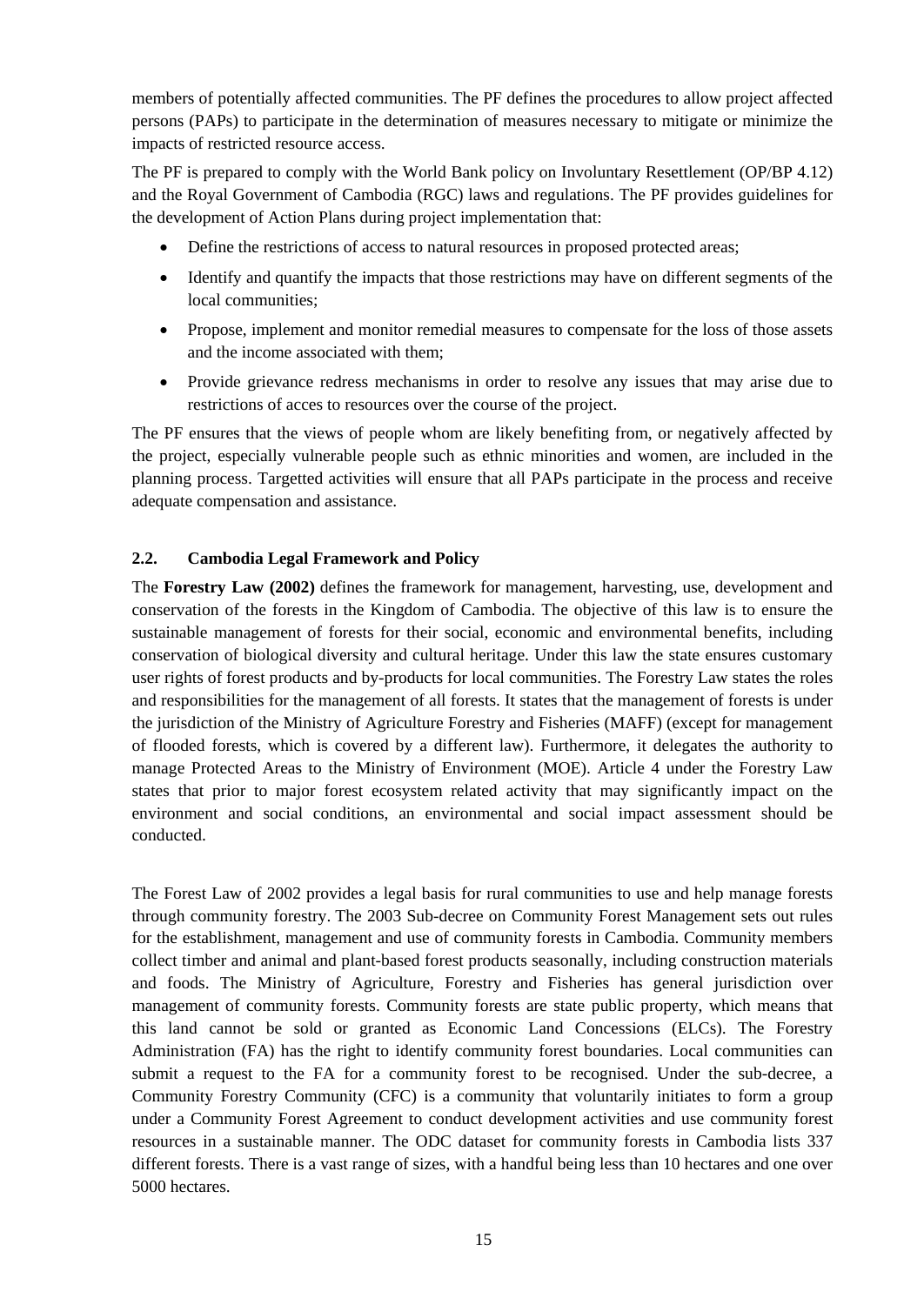The **1993 Royal Decree on the Protection of Natural Areas** recognized 23 protected areas, with classification of the natural protected areas into four categories depending on the character of each area and the objectives of its protection and preservation. At the time the Decree was passed, these areas covered over 18 percent of Cambodia's land area. While some existing areas have been resized, additional natural protected areas under a new category, 'Ramsar' sites, were established in 1999 after Cambodia became a member to the Convention on Wetlands of International Importance. Under this international legal framework, Cambodia's Ramsar sites have the highest protection at the international level.

In **2008 the Law on Natural Protected Areas** introduced an additional three categories to natural protected areas. While the character and protection purposes of each category are defined in the law, four styles of zones management may also be applied when deemed necessary.

The eight categories of natural protected areas (with their purpose) are:

- National park
- Wildlife sanctuary wildlife preservation and protection;
- Protected landscape protected scenic view areas to be maintained as scenic spots for leisure and tourism;
- Multi-purpose-use management area accessible areas for economic development and leisure activities with the assurance of natural stability of water, forestry, wildlife and fishery resources;
- Biosphere reserve an area of biodiversity conservation and support of sustainable development and activities. This reserve, Tonle Sap, is close to Battambang and Kampong Thom provinces. Its inclusion as a special entity in the law demonstrates its importance for Cambodia;
- Natural heritage site natural or semi-natural sites unique in ecosystem, beauty or cultural value;
- Marine park coastal areas with plants, wildlife and fish, with historical or cultural value;
- Ramsar site areas recognized for the importance of their wetlands and surrounding environment, including wildlife, habitats and ecosystems. It is estimated that 30 percent of Cambodia's surface may be considered as wetland, and other areas may be brought under the Ramsar convention in future.

The four management zones of the natural protected areas are:

- **Core zone:** areas of high conservation value containing threatened and critically endangered species and fragile ecosystems. Access to core zones is prohibited except for Nature Conservation and Protection Administration (NCPA) officials and researchers. NCPA can grant access to officials and researchers with prior permission from the MOE. Using natural resources from the core zone is strictly forbidden. Swidden agriculture (sometimes called slash-and-burn agriculture) is forbidden.
- **Conservation zone**: areas of high conservation value containing natural resources, ecosystems, watershed areas, and natural landscapes located adjacent to the core zone. Access to the zone is allowed only with prior consent of the Nature Conservation and Protection Administration. Smallscale community uses of non-timber forest products (NTFPs) to support local people's livelihood may be allowed under strict control, provided that they do not seriously impact biodiversity. Other than this, using natural resources from this zone is forbidden. Swidden agriculture is forbidden.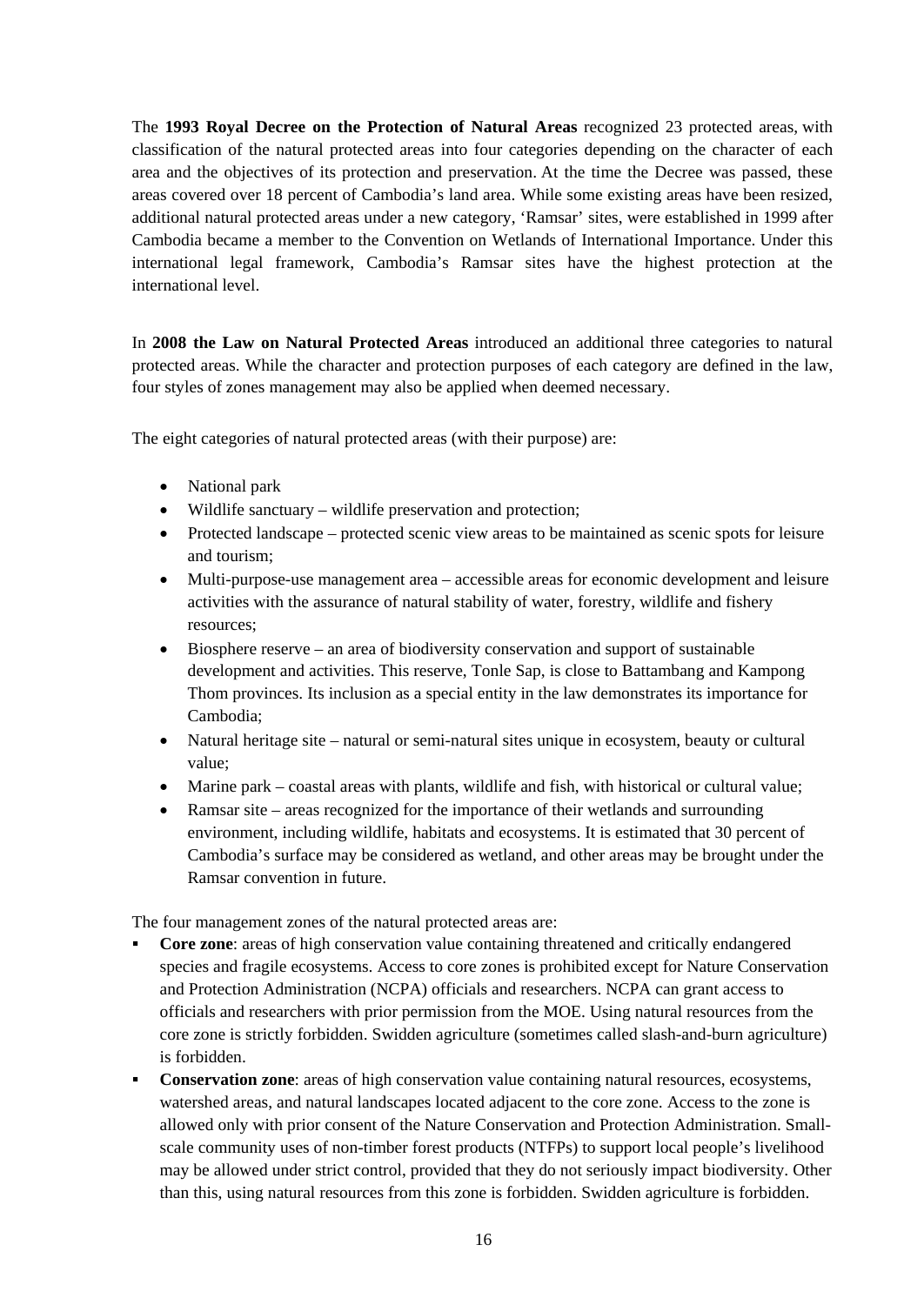- **Sustainable use zone**: areas of high economic value for national economic development and management, and conservation of the protected area itself. Unlike the core and conservation zones, it is possible to build infrastructure, under restrictions and authorizations from the MOE. The government may permit local authorities/communities to develop and invest in the zone in accordance with MOE requirements. Using natural resource can be allowed if the areas are designated as community protected areas. The MOE can allocate parts of the zone to communities as community protected areas.
- **Community zone:** areas reserved for the socio-economic development of the local communities and indigenous ethnic minorities. May contain residential lands, paddy fields, gardens or swidden. Land title requires agreement from the MoE.

By 2018, Cambodia had 53 protected areas. These covered more than 7.5 million hectares – the equivalent of 41 percent of the country's total land. Even though some protected areas are classified under the same category, the level of protection and preservation may vary. A clear definition of the category and zone management of each protected area is necessary for the effective implementation of the law.

In early 2017 the government announced a new sub-decree that protects almost 1.5 million hectares as "Biodiversity Conservation Corridors". The new corridors connect existing protected areas, allowing species migration. They are found in Keo Seima and Snuol districts, the Phnom Proek forest, along the Phnom Kravanh mountains in Pursat and Koh Kong province, and in the Prey Lang and Kulen Prum Tep forests.

The Ministry of Environment (MOE) is responsible for managing and supervising the country's protected areas in cooperation with other institutions. The **Law on Environmental Protection and Natural Resource Management** gives the MOE authority to enter and inspect protected areas if activities in the areas are thought to be affecting the environment. The sub-decree elaborates on the responsibilities of the ministry to prepare and implement policies and management plans for the protected areas, and to propose new areas to be protected.

The **Law on Natural Protected Areas** aims to "ensure the management, conservation of biodiversity, and sustainable use of natural resources in protected areas." The law reinforces the MOE's rights and duties to:

- Patrol and crack down on illegal activities;
- Inspect licenses and permits for development and economic activities in protected areas, and
- Conduct awareness raising and education to engage the public in the management of protected areas.

No clearance or building is allowed in the core or conservation zones, and development within the sustainable use or community zones requires government approval. Any development in these areas or in adjacent areas is subject to an environmental and social impact assessment.

Since the Protected Areas Law was passed in 2008, numerous sub-decrees have been passed classifying areas as sustainable use zones. According to the law, after consulting with relevant ministries and institutions, local authorities, and local communities the government may permit development and investment activities in these zones. These activities can include infrastructure development, including irrigation and hydroelectricity projects, mining and resin exploitation. Anyone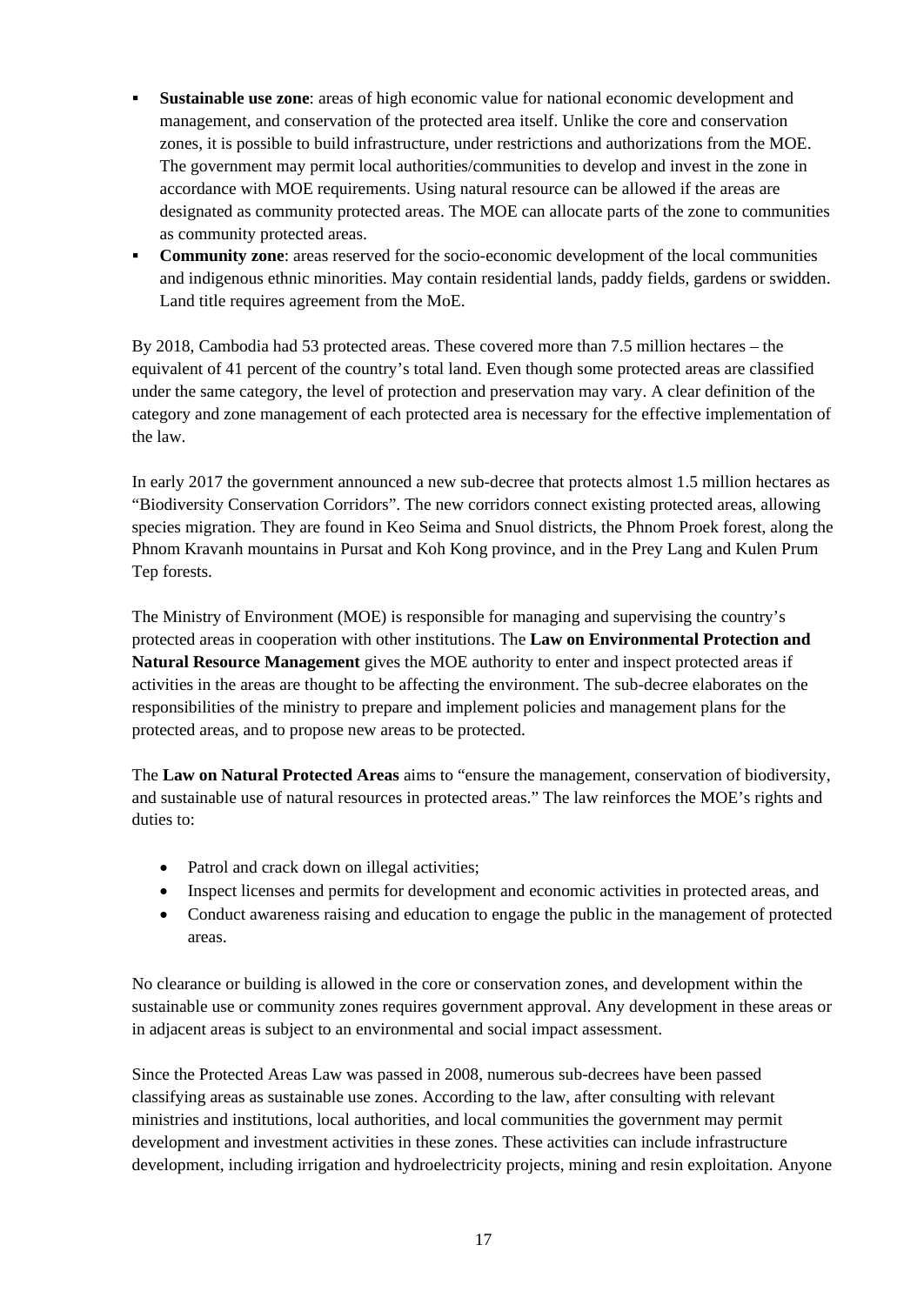breaching the law faces penalties ranging from a warning and payment of restorative damages, up to fines of 250 million riel and 10 years in jail.

# <span id="page-17-0"></span>**III. IDENTIFICATION AND ELIGIBILITY OF DISPLACED PERSONS**

## <span id="page-17-1"></span>**3.1. Defining Displaced Persons**

As per the World Bank's OP 4.12, the term "displaced persons" is synonymous with "project affected persons" and is not limited to those subjected to physical displacement. It must be noted however that project activities are not expected to result in physical relocation of persons or communities, and that any potential, temporary or permanent, land acquisition is covered by the RPF. In terms of this PF, PAP refers to those persons who lose "access to legally designated parks and protected areas resulting in adverse impacts on their livelihoods". The Project will need to assess who would be eligible for livelihood support based on the loss of access as a result of restrictions carried out under the project.

# <span id="page-17-2"></span>**3.2. Eligibility**

Individuals and communities targeted by this PF are those using natural resources in/from designated community protected and forest areas. The project affected persons (PAPs) depend on the access to natural resources of protected areas, using resources for their livelihoods as per Bank's OP 4.12 suggests three criterions for eligibility:

- (i) Those who have legal rights to land and/or natural resource use in protected areas (including customary land, traditional and religious rights recognized under the laws and regulations of the RGC);
- (ii) Those who do not have legal rights to land at the time the cut-off date begins but have potential legal claim to such land or assets provided that such claims are recognized under the laws and regulation of RGC or become recognized through process identified in the resettlement plan; and
- (iii) Those who have no recognizable legal right or claim to the land they are occupying.

The eligible PAPs living within or in the vicinity of the protected forest areas will be determined by participatory process, to determine the exact number and scope of impacts to be compensated by the project. Special consideration and priority will be given to the vulnerable groups including the poor, ethnic minority groups<sup>([10](#page-17-3))</sup>, landless, elderly and female-headed households. Non-local community members accessing the areas for illegal purposes such as logging and/or wildlife hunting are not eligible for project benefits.

All PAPs must be consulted to identify project adverse impacts and, in a joint activity, to establish the eligibility criteria for mitigation or/and compensation measures. The project will work with PAPs and co-mangers, represenatitve of local community organizations, local leaders to define the elegibility criteria for project assitanaces and to define a cut-off date<sup> $(11)$  $(11)$  $(11)$ </sup> in a participary manner, once they are identified. The project will ensure to provide culturally appropriate information for indigenous people affected and ensure linkages to the project's Indigenous Peoples Planning Framework (IPPF) and any

<span id="page-17-3"></span> <sup>(10)</sup> Any land acquisition taking place with an Ethnic Minority community will need to be consistent with the Project IPPF which is prepared for the same project prior to project appraisal in compliance with the WB OP 4.10.<br><sup>(11)</sup> This refers to the date prior to which the occupation or use of the project area makes residents in the area recognized as eligible

<span id="page-17-4"></span>the project, the cut-off date is the date the census begins. The persons who are not in the census are not eligible for compensation and other entitlements, unless they can show proof that (i) they have been inadvertently missed out during the census and the IOL; or (ii) they have lawful requirements on the affected assets after completion of the social census and the IOL and before conduct of the detailed measurement survey (DMS).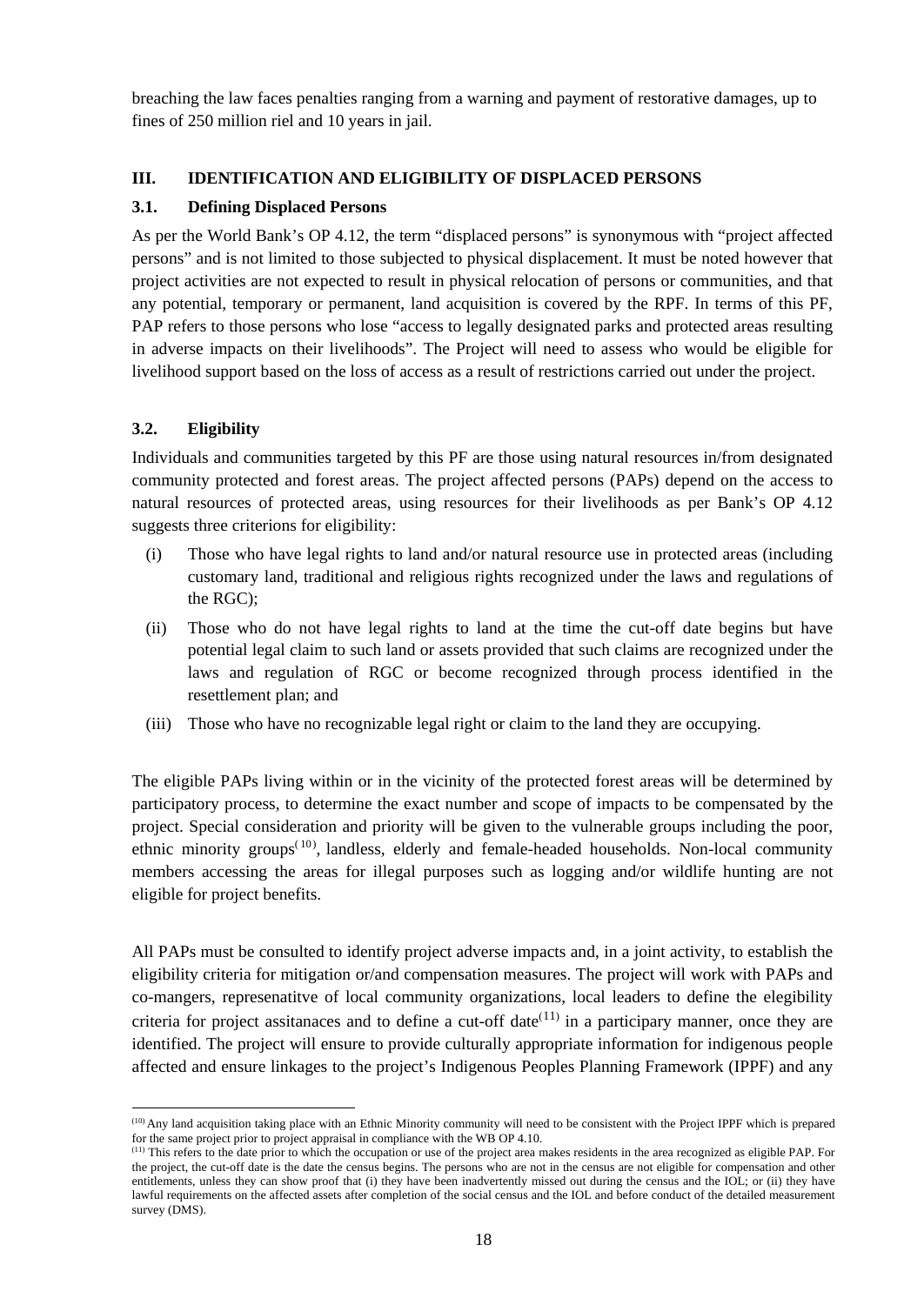Indigenous Peoples Plans (IPPs). Any illegal encrochment/occupant or exploitation of the natural resources of a protected area after the cut-off date will not be eligible for any type of livelihoodrelated or other assistances (consistent with the Bank's OP 4.12). Additional eligibility crireria for occupants or neighbors of protected areas needing special consideration related to livelihood will be discussed with relevant stakeholders and will be part of protected area management plan.

# <span id="page-18-0"></span>**3.3. Establishing Criteria for Eligibility**

Although relatively minor negative impacts due to CSLEP subcomponents are expected, the project will endeavor to assist PAPs in their efforts to improve their livelihoods, or at least restore to preproject levels, where there will have restrictions on forest resource use. Two types of PAPs are identified:

- (iv) Those who currently (illegally) encroach in the community protected areas and community forestry areas for the purpose of agricultural cultivation;
- (v) Those who regularly (illegally) enter the CPA's and CF for the purpose of collection of fuelwoods, honey or other forest products.

The project participatory process will involve consultation with community representatives in areas where people are negatively affected by project activities. The Village Development Plan (VDP) and Co-management Plan (COP), will identify the numbers of PAPs, the type of impact and their eligibility to participate in alternative livelihoods activities or be compensated. Drafted VDPs and COPs will be discussed at public meetings with the PAPs, so that informed decisions can be made about the options available to them. Mitigating strategies will be based on the promotion of alternative livelihood initiatives, capacity building of self-help organizations and community based defined productive activities.

#### <span id="page-18-1"></span>**3.4. Considerations for Vulnerable Groups**

The poor, indigenous people, elderly, and women in the local communities are likely to be particularly vulnerable as they are often more heavily dependent on agriculture, forest products collection and have less diversified income sources. In order to ensure that the effects on vulnerable groups are minimized, if not avoided, the project will firstly ensure they have access to project related information including livelihoods assistance and secondly, alternative livelihood activities carried out in communities will ensure the inclusion and participation of vulnerable groups. To ensure women participate in the project, livelihoods support will be directed towards the affected household rather than just the affected person. Women will be able to apply for alternative livelihood assistance that they lead and manage. Livelihood activities under this PF will be linked to the project's IPPF and/or IPP as appropriate.

#### <span id="page-18-2"></span>**3.5. Project Activities Phases**

The project, in a consultative fashion, will carry out the activities to define access restriction to illegal or/and costumary activities in the protected areas, and will evaluate the impact on local livelihoods in consultation with the affected people and relevant stakeholders. The project will strive to avoid, and if not possible, minimize or mitigate impacts, such as phasing in measures. For example, information based on spatial planning, mapped demarcation of protected areas and consultation, will be provided to ensure communities are fully informed on the delimitation of forest management. The project will ensure to initiate any access restrictions once the project alternative livelihoods are already initiated. For instance, if agricultural land will become part of the forest management activites, the support needed for the impacted households/individuals will be provided to ensure they can transistion their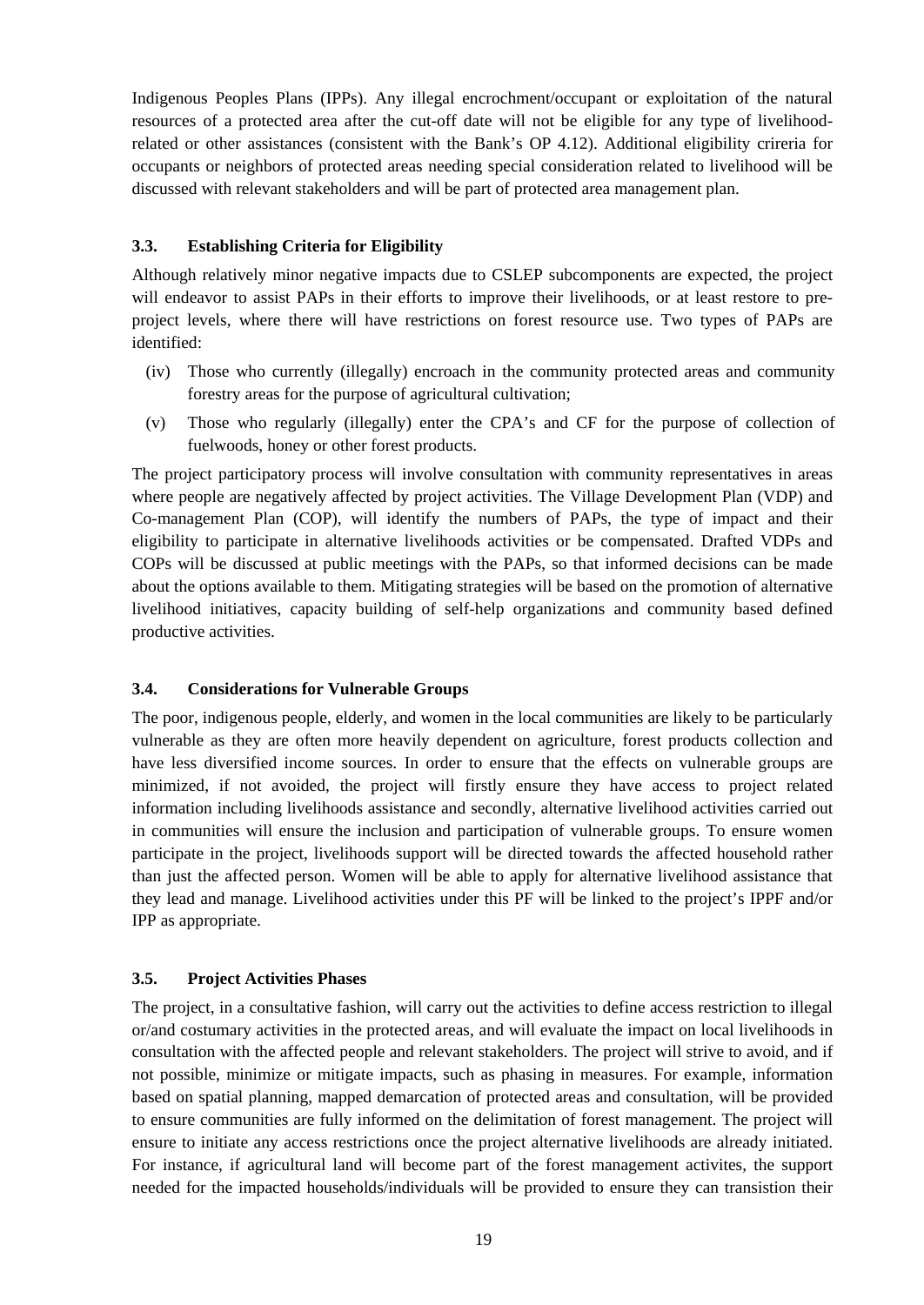livelihoods and not be worse off as a result of the project. Thus compensation and livelihood restoration measures will begin ahead of any potential project impacts.

# <span id="page-19-0"></span>**IV. LIVELIHOOD RESTORATION**

The overall aim of the restoration and mitigation measures is to compensate for and diversify the livelihoods of the persons affected by forest resources restriction. The project will support the development of modalities that provide an alternative livelihood opportunity for PAPs. The process of developing these alternative livelihoods will be participatory and will be underlined by equity and community driven decision-making. The aim will be to develop livelihood alternatives through a guided process, with, for example, a plan to support the development of products and services all the way through to distribution. The process to achieve this will naturally be starting with mobilizing affected community members to ensure that they have the space and opportunity to consider the options available to them. Mitigation measures being taken to address the livelihoods of both indigenous and non-indigenous communities must be for the long-term for sustainable livelihood development. As mentioned, any impacts to indigenous peoples must also be in line with the project's IPPF/IPPs.

#### <span id="page-19-1"></span>**4.1. Community Mobilization and Engagement**

Community members facing acccess restriction will be supported to mobilize themselves in order to identify viable livelihoods activities in a participatory manner. The approach will help to ensure that there is equity in the process and that all affected users including vulnerable groups, such as women, elderly and indigenous peoples, have the opportunity to become involved in and benefit from alternative livelihoods assistance being provided by the project. Once eligible people for assistance support due to resources restriction have been identification in a participatory process, activities will continue as follows:

- (i) PAP assessment that will assist to map out their own resources and assets, identify and diagnose constraints and impacts due to access restrictions from household to community level, and identify the required support;
- (ii) Define the training and capacity building to sustain their affected livelihoods and way of transitions to alternative livelihoods;
- (iii) Define of co-management arrangements and alternative livelihood activities to be supported including pertinent training.

Indigenous communities will be fully engaged and their participation promoted to define alternative livelihoods that are culturally appropriate. The project will consider their agreements reached with the participation of their local leaders supporting the preparation of appropriated material for project communication. Furthermore, impacts to indigenous peoples will need to be properly captured in IPPs as per the projects IPPF to ensure the free, prior and informed consultation with IPs.

Based on the information provided above, therefore it is critically important to:

- (a) Consider beneficiaries (from villages, communes, etc.) as equal partners and stakeholders in the management of forest resources, with special attention to indigenous people, for whom their views will be considered and respected;
- (b) Observe beneficiaries' information requirements of indigenous people and other vulnerable members such as women;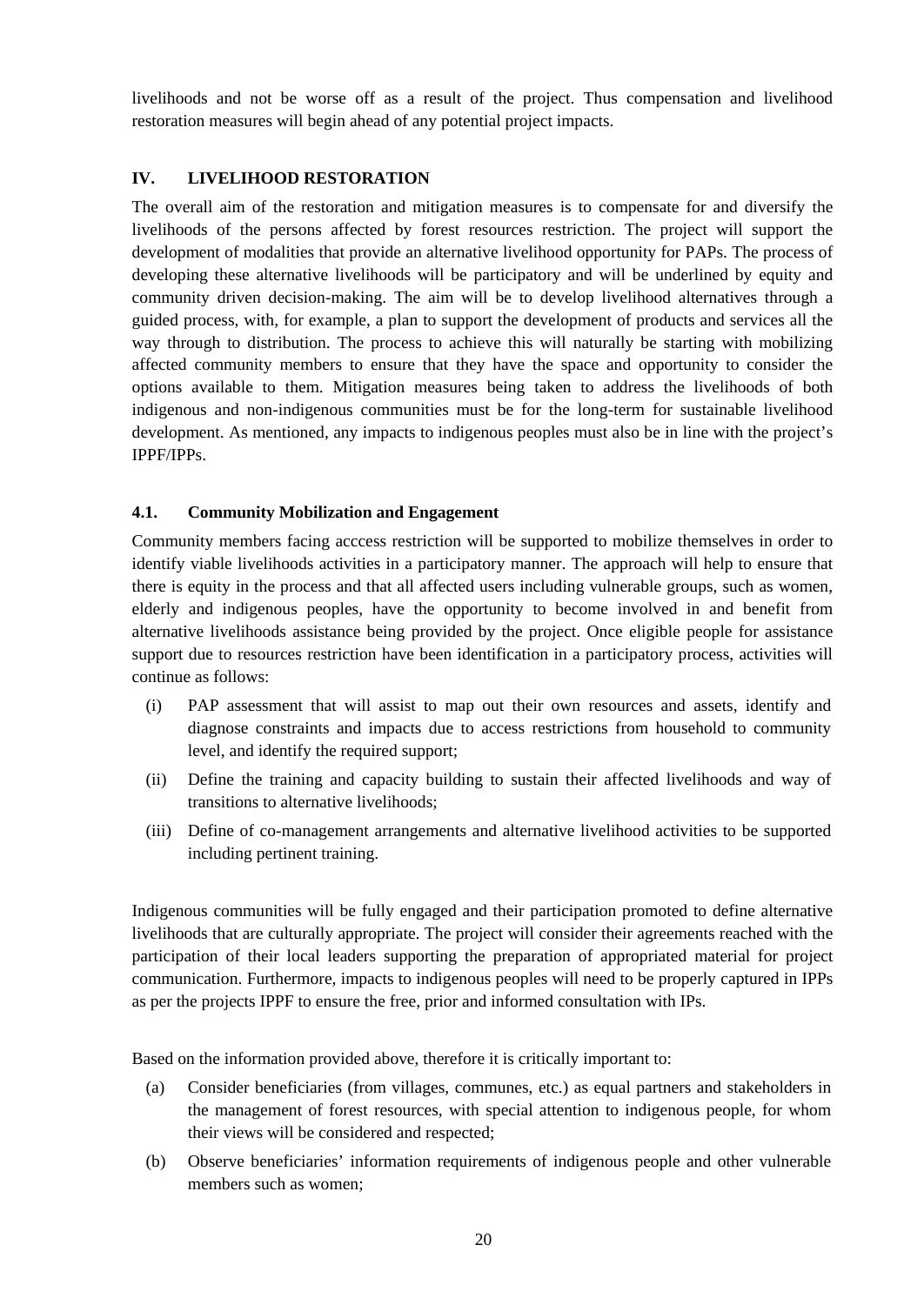- (c) Approach the different local organizations that may differ from place to place;
- (d) Recognize that engaging local communities is a time consuming process and that it requires time, consistency and a good planning.

#### <span id="page-20-0"></span>**4.2. Building Community Awareness**

The project will provide guidance to facilitate participation with special attention provided to indigenous peoples, to ensure culturally appropriate information is provided. Awareness-raising through information sessions before starting formal consultations will be undertaken which will take the form of community meetings, informational presentations and dissemination of informational materials, among others. The awareness-building process will entail the following:

- (i) An ongoing process, with subprojects developed to support alternative livelihoods within the communities where dialogues and learning events among the participating communities will be undertaken. The project will support the local leaderships when developing training mentoring of community leaders. Community leaders will also play a key role in supporting the implementation activities regarding the VDPs and COPs for the PF;
- (ii) Consultations will entail meetings and focus groups discussions to address potential advese impacts of forest management and to observe the traditional practices that could be supported by the project. The communities will be informed about the potential access restrictions in workshops, community meetings and focus groups, ensurings women participation. The result of the information collected will be considered in the design of activities and in the information materials prepared for the project;
- (iii) The new defined areas for forest restoration along with the designed protected areas will be mapped and the plans for their management will be provided, including the local legislation and Bank's policy requeriments.

#### <span id="page-20-1"></span>**4.3. Development of Community Protected Area Management Plans and Commune Development Plans**

Given the facts that the project is going to strengthen landscapre planning and the ability to manage natural resources, there is likely to be some restrictions of access to forest resources that may affect local communities. For this reason, Community Protected Area Management Plans (CPAMPs), done in consultation with communities, will be necessary in order to identify the areas of restriction and alternative livelihoods, as already described in this document. The project will strive to integrate these CPAMPs into broader Commune Development Plans, to ensure local-level planning takes into account forest protection and any restrictions that may be in place. Expertise to support CSLEP staff and local authorities on developing participatory plans may be required. Accurate and sufficient baseline information will be essential not only to provide basis for the planning, but also for effective management of implementation, monitoring and evaluation and capacity building of the village and its members. In general, development of CPAMPs and integration into Commune Plans will necessitate:

- (i) Consultations with the community and relevant stakeholders;
- (ii) Identification of restrictions and impacts of these restrictions;
- (iii) Strategic analysis of community development both for CPA and for the commune;
- (iv) Assessment of current CPAMPs and Commune plans and whether/how they can be strengthened;
- (v) Selection and development of project activities;
- (vi) Establishment of monitoring system to ensure livelihoods of impacted people are restored.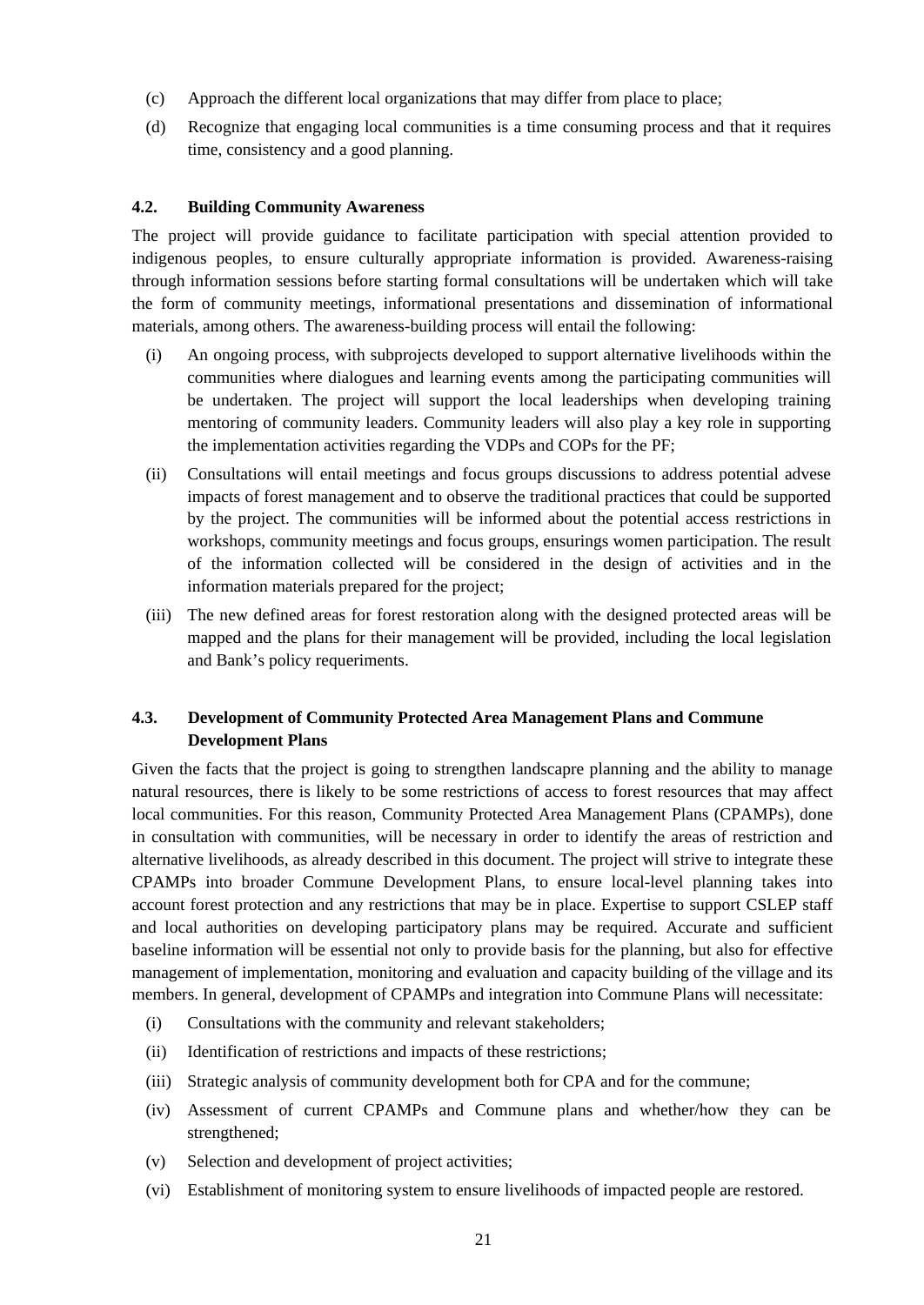CPAMPs will be devoped with full participation from local communities to ensure communities get to express their opinions on the choice of project activities and investments. The form of community participation can vary, depending on specific or impacts being considered, and participation for IPs will need to be on the basis of the IPPF and the principle of free, prior and informed consultation. The CSLEP project team will be responsible for the consultative design of CPAMPs, liaising with the commune, and for selecting partners and contractors to carry out specific activities as needed.

#### <span id="page-21-0"></span>**4.4. Other Alternative Livelihoods**

Alternative livelihood and livelihood restoration programs will be developed and incorporated into the CPAMPs and Commune Plans as relevant. To appropriately and adequately compensate households whose livelihoods will be adversely affected by access restrictions, the project will work with communities and other stakeholder to develop alternative livelihoods to mitigate any negative impacts. Successful implementation of the project in the long-run will rely on the cooperation with local communities on CPAMPs, as well as with local authorities in order to design and organize alternative livelihood measures to ensure the livelihood restoration of local people. As discussed, measures to develop alternative community and individual livelihoods will be identified with the participation of the affected communities, which will focus on establishing alternative livelihood and livelihood restoration activities that are environmentally sustainable and culturally appropriate. The aim will be to identify alternative livelihood activities which fit local natural endowments, benefiting eco-protection and restoration, positive for increasing local living standard, maintain local traditions and conforming to development plans of local government.

# <span id="page-21-1"></span>**4.5. Implementation of CPAMPs and Monitoring**

All eligible households affected by access restrictions as a result of project activities will be covered by the mitigation measures developed in the PF/Action Plans. The forest co-management model at the community level includes 4 main steps:

- (1) Identify and establish representative institutions for involved stakeholders (village and commune, forest management board). Identify the roles, duties and rights of the stakeholders in the forest management;
- (2) Negotiate and get agreement among the stakeholders on forest protection and management issues in order to get consensus and collaboration of all stakeholders;
- (3) Implement co-management following the agreed CPAMPs, for example in forest patrolling and protection, community livelihood development, management of forest products utilization, management of forest environment services and forest land planning.
- (4) Monitoring and evaluation by participation of all stakeholders to ensure living standards of those impacted are restored.

#### <span id="page-21-2"></span>**V. IMPLEMENTATION ARRANGEMENTS**

The project will be implemented over a period of five years. Institutional arrangements for implementation will follow the Government's institutional structure, with the Ministry of Environment (MOE) as the Executing Agency (EA), and MOE and the Ministry of Rural Development (MRD) as Implementing Agencies (MRD leading on road rehabilitation). The Ministry of Economy and Finance (MEF) will oversee the financial services support. MoUs with line ministries implementing subcomponents will ensure clarity on roles and responsibilities. EA and IA will establish implementation project team with experts and expertise from direct and relevant technical, administration, environmental and social safeguards, procurement and finance units. MOE and MRD already have safeguard focal points working on CSLEP. Strategic direction and guidance for the management and operation of the project will be provided by a high-level Project Steering Committee, chaired by MOE.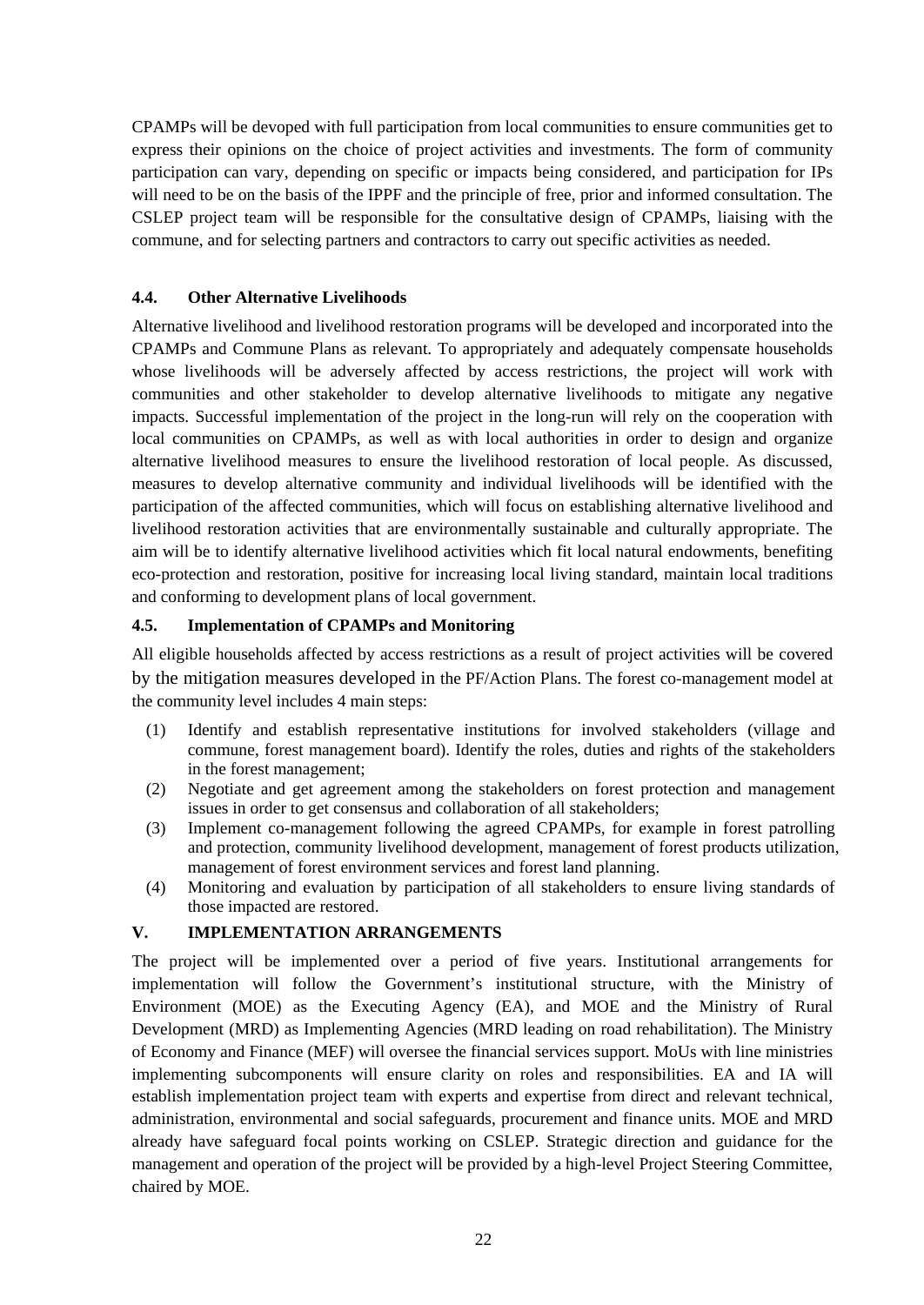## **VI. PUBLIC CONSULTATIONS AND GRIEVANCE REDRESS**

#### <span id="page-22-1"></span><span id="page-22-0"></span>**6.1. Public Consultation and Participation During Project Preparation**

A stakeholder consultation to discuss social safeguards aspects of the Cambodia Sustainable Landscape and Ecotourism Project (CSLEP) was held at the Ministry of Environment (MOE) in Phnom Penh, Cambodia, on January 23, 2019. This was the second stakeholder consultation on CSLEP safeguard aspects. A first stakeholder consultation to discuss the project's Environment and Social Safeguards Framework (ESMF) was held in Phnom Penh in December 2018.

Over 40 participants, mostly Khmer nationals, attended the 2nd Stakeholder Consultation which included participants from line ministries including MOE, Ministry of Rural Development (MRD), Ministry of Land Management, Urban Planning and Construction (MLMUPC), Ministry of Water Resources and Meteorology, Ministry of Interior (MOI) and Ministry of Agriculture, Forestry and Fisheries (MAFF), among others. Representatives from Non‐Governmental Organizations (NGOs) also attended the consultation, including NGOs representing Indigenous Peoples (IP) groups, such as Indigenous Communities Support Organization (ICSO), Cambodia Indigenous Peoples Organization (CIPO) and Non‐Timber Forest Exchange Program (NTFP‐EP). Other NGOs in attendance included Wildlife Conservation Society (WCS), Oxfam and Wildlife Alliance. Representatives from development partners were also in attendance, including The World Bank, United Nations Development Fund (UNDP) and USAID. Finally some representatives of the private sector, such as tourism‐related businesses, also participated, including A2A Cambodia.

The Consultation introduced the project and the main safeguards documents: the Environment and Social Management Framework (in the first consultation), and the Indigenous Peoples Planning Framework (IPPF), Resettlement Planning Framework (RPF) and Process Framework (PF) during the second stakeholder consultation. Key provisions of each document were discussed as well as the rationale for triggering the World Bank policies and the WB and Cambodia's legal framework.

During the consultations the floor was opened for discussion for participants to freely ask questions and share comments. Participants were also encouraged to provide feedback on the social safeguard instruments, in particular: (i) how best to reach IPs to ensure free, prior and informed consultations, (ii) how existing grievance redress mechanisms at the local level can be strengthened by the Project, and (iii) feedback on the Entitlement Matrix of the RPF. Participants were very active in their participation and had numerous questions and comments regarding the project, in particular how best to address potential impacts relating to land acquisition and to Indigenous Peoples (IPs).

Representatives from various line ministries and NGOS had an opportunity to present their feedback and recommendations, including theimportance of ensuring fair compensation to any affected people, and ensuring impacts to IPs are minimized and/or well mitigated so that their traditions are not impacted or eroded. Participants from NGOs were also interested in understanding how the project would ensure Free Prior and Informed Consultation, and what the role of NGOs would be in the project.

During the consultations MOE addressed these questions, and reaffirmed the project's efforts to minimize any land acquisition or impacts to IPs and the measures that would be taken on this regard, including ensuring close consultation with IPs and affected people during project implementation, as well as working closely with NGOs.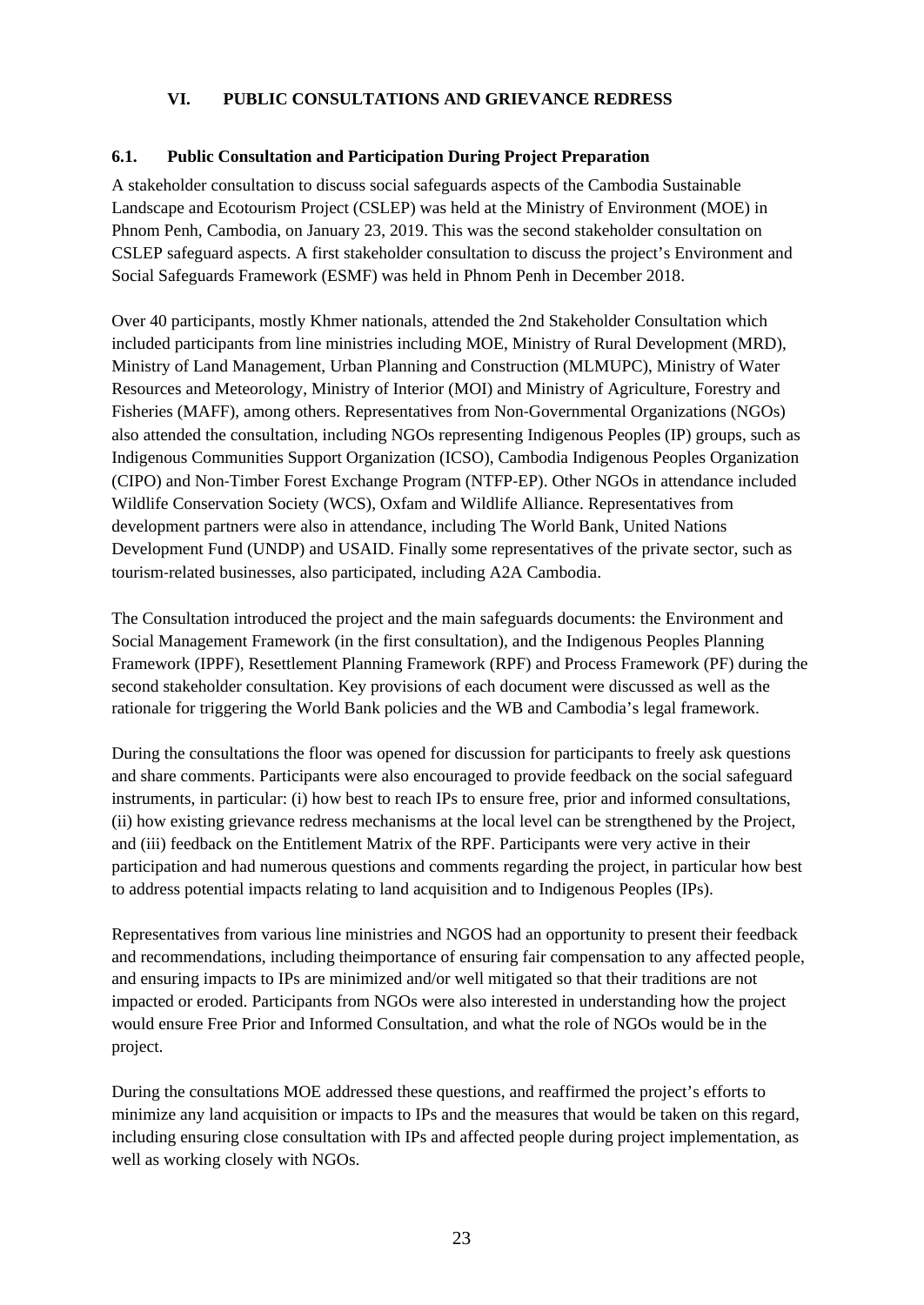#### <span id="page-23-0"></span>**6.2. Public Consultation and Participation During Project Implementation**

The CSLEP will adopt full consultation and stakeholder participation for relevant project components and will be consistent with the IPPF/IPPs in cases where IPs are found. During project screening (project area selection process) communities, teachers, parents and local authorities will be consulted about benefits and potential impacts. A Social Assessment will be conducted with target areas where potential impacts on indigenous peoples, land and other resources are identified. At least two public consultation meetings will be conducted. The CSLEP activities, project impacts and mitigation measures will be presented during the first meeting. Then, the second public consultation meeting will be conducted to determine whether there is support for the project activities and mitigation plans.

Prior to consultations, MOE/MRD will send notice to the communities informing their leaders that they will be visited by the respective focal person and local authorities and that consultation will be conducted to seek support of the project intervention and to determine potential adverse impacts as well as possible support from the project in order to address the potential impacts. The notice will request that communities invite to the meeting representatives of farmers, women association, village leaders and/or other groups as necessary. During the visit, the community leaders and other participants will present their views with regards to the proposed activities.

During the consultation, detailed procedures would be determined on a village-by-village basis to determine the potential impact and possible support under the CSLEP. Further, a grievance mechanism to address concerns and complaints will be established to ensure affected people can voice their concerns (particularly on land acquisition and livelihood loss). If a beneficiary community includes ethnic minority communities that do not belong to the majority ethnic group of the community, their representatives will be included in the conflict resolution mechanisms. This will ensure cultural appropriateness, and community involvement particularly of the ethnic groups in decision-making processes.

In the process, free, prior and informed consultations will be undertaken in a language spoken by, and location convenient for, potentially affected indigenous peoples, consistent with the project IPPF. The views of indigenous peoples are to be taken into account during implementation of CSLEP, while respecting their current practices, beliefs and cultural preferences. The outcome of the consultations will be documented into the periodical reports and submitted to the World Bank for review.

During implementation of the CSLEP, if IPs are found, an updated social assessment shall also be carried out to monitor the positive and negative impacts of the project, and obtain feedback from the project-affected people. Monitoring is crucial to ensure affeceted livelihoods are appropriately restored. Based on the outcome of the social assessment, further measures shall be taken to ensure full benefits and mitigation of the negative impacts envisaged. If necessary, additional activities for institutional strengthening and capacity building of indigenous people communities living within the project area shall be carried out. If unexpected impacts are more significant than expected, IPP and/or Resettlement Plans (if appropriate) may need to be updated.